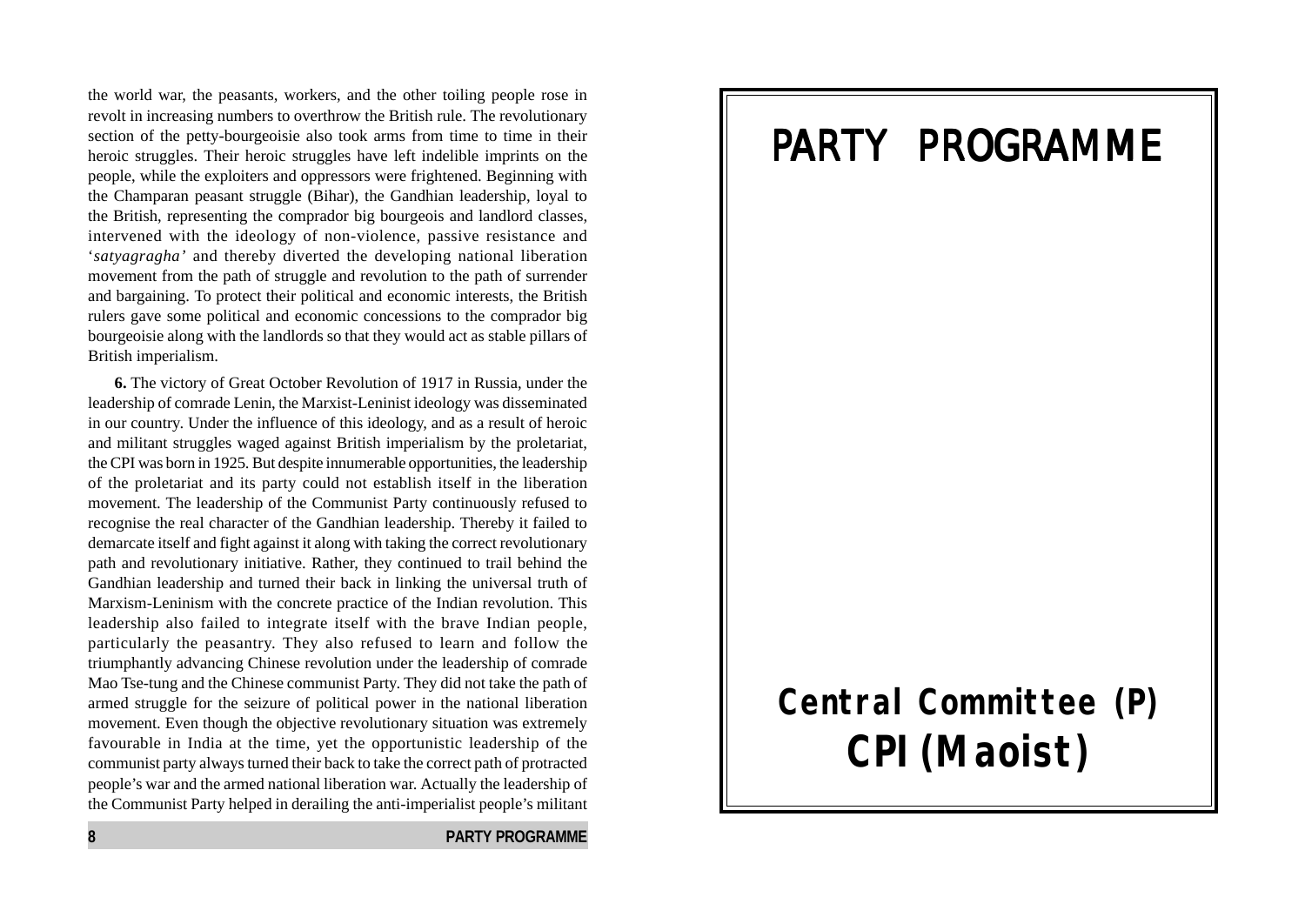**3.** The Indian proletariat emerged on the stage of history from among the pauperised and ruined peasantry with the British colonialists setting up railways, mines, docks, plantations and a few industries. Thereby, from among the comprador merchants, money-lenders, feudal rulers and landlords, who came forward in investing in industries, such as textile, jute, steel, paper cement and plantations etc. under the patronage of and according to the needs and planning of the British imperialists, emerged the present comprador big capitalist class, which is completely dependent on imperialism for its survival and growth. At the same time, an educated petty-bourgeoisie class emerged out of the educational system introduced by the British imperialists to suit the needs of their administration and rule.

**4.** From the very beginning of the British rule, they had to face the glorious national liberation struggles of the Indian people. After the British occupation, the history of India is the history of uninterrupted historic struggles carried out by the Indian people against the British imperialists and also against the feudal exploitation and oppression. This history has been the history of the glorious revolutionary peasant struggles, and peasant upsurges emerged on the scene one after another. A series of peasant struggles and rebellions against the British colonialists and their feudal props, such as the Santhal revolt of 1854-56, culminated in the First War of Independence of 1857, which is the beginning of the Indian democratic revolution. This uprising of the revolting army, the peasantry and patriotic people spread throughout the country like a prairie fire, inflicted many humiliating defeats on the colonialists and shook the very foundation of foreign British rule. But it ended in failure because of the feudal leadership and their betrayal.

Thereafter, a large number of armed peasants and tribal rebellions against the British colonialists and their feudal props took place. However, as neither the working class was strong enough to provide leadership, nor the working class ideology along with revolutionary party based on such an ideology was there, these struggles and rebellions too met with failure.

**5.** The Congress Party, and later the Gandhian leadership in the Congress, was brought forth by the British colonialists to divert and derail the growing anti-imperialist national liberation movement and to deprive the people of revolutionary leadership. Even then as the living conditions of the toiling masses became more and more unbearable as a result of imperialist crisis and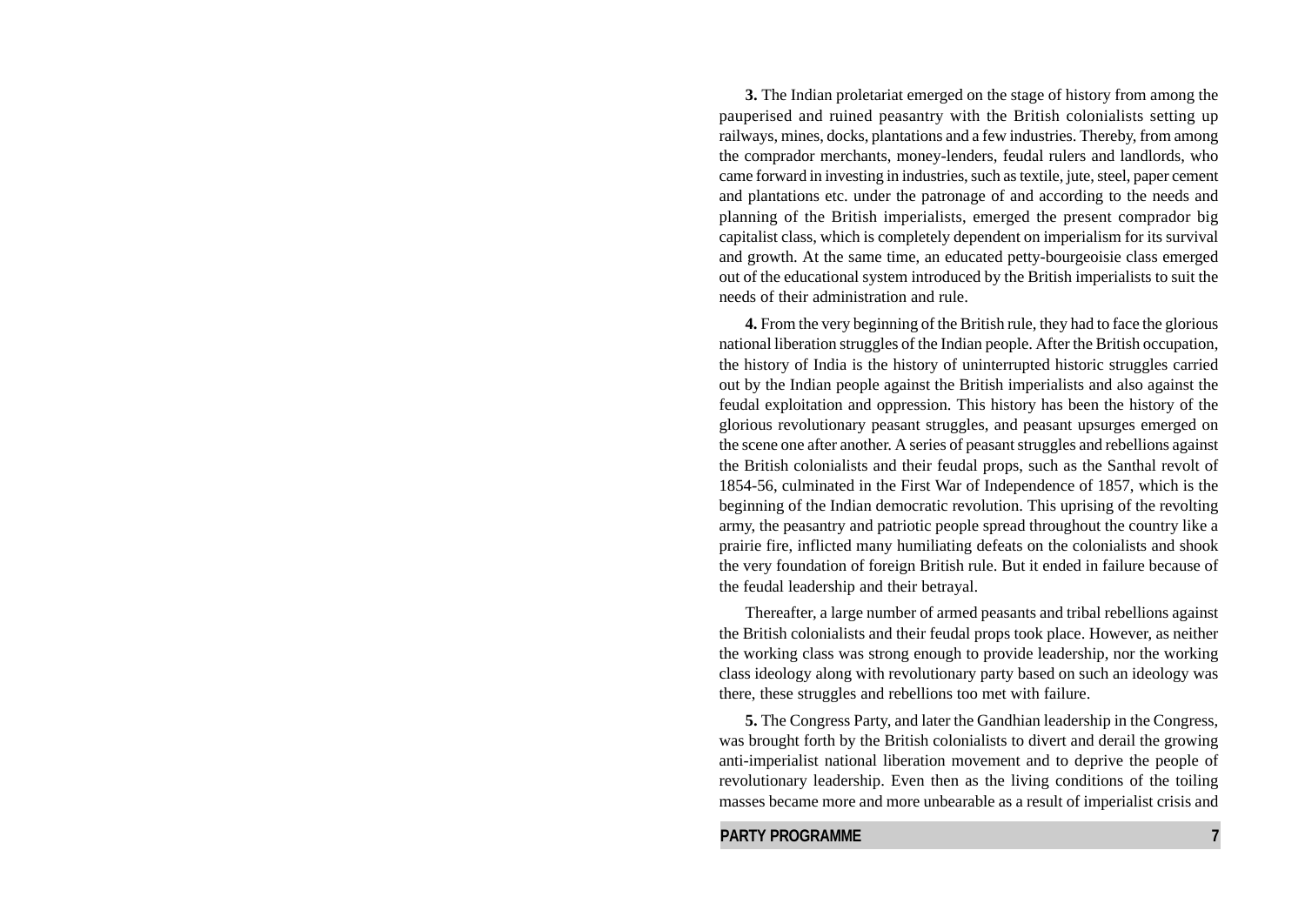#### **Party Programme**

**1.** Our beloved motherland, India, is one of the oldest, largest and most populous countries of the world, inhabited by near about 105 crores of people. Our country is a country endowed with rich natural resources like labour power, animal, land, water, mineral, forest, etc. India is a multinational country, comprising people of various nationalities and tribes going through various stages of their development, including people of different religious faiths. Vast majority of the population of our country is dependent mainly on agriculture. Hence, in essence, it is a country of peasant masses. The people of this country are hard-working and talented. It is also a land of one of the oldest civilisations. On the whole, our country and our people are the inheritors of a rich revolutionary tradition and a glorious cultural heritage.

**2.** After thousands of years of feudal domination in our country, the British colonialist intervention began with the East India Company. Thereafter, beginning with the victory of the Battle of Plassey of 1757, the British colonialists began to occupy the whole country and succeeded in establishing their own direct rule during the next several decades. At that time India possessed flourishing trade and commerce along with thriving handicraft and cottage industry. Embryo of commodity economy was emerging from the womb of feudal economy. But the exploitative and oppressive rule of the British colonialists brutally ruined this development. They also mercilessly ruined indigenous artisans and traders. The self-sufficient natural economy of the village also disintegrated to some extent initially and later to a large extent. They converted India as a source of their raw materials and market for their industrial goods. During near about 200 years of their direct colonial rule and exploitation, the Indian economy was converted in to a completely dependent economy on imperialism. The Indian economy was thus integrated into the world capitalist-imperialist economy in a subordinate position and subsequently was moulded to suit the needs of British-imperialist finance capital.

In order to consolidate their rule and to carry on their ruthless exploitation, the British colonialists preserved the feudal forces and at the same time reoriented them in to such new Zamindars, who acted as their social props, through permanent settlement in the form of Zamindari, Mahalwari and Rayatwari system of land ownership. Thus the British rulers transformed independent and feudal India in to a colonial and semi-feudal India.

## **FOREWORD**

The present draft document has been finalized by Joint CC of the erstwhile CPI (ML)[PW] and the MCCI in September 2004 after extensive discussions. Five draft documents were prepared after intense discussions in a series of bilateral meetings held between the high-level delegations of the two erstwhile parties between February 2003 and September 2004. The Joint CC meeting deeply studied these five draft documents, freely exchanged the rich experiences acquired through the revolutionary practice during the past three decades and more, and arrived at a common understanding on several vexed questions confronting the Indian revolution in the backdrop of the international developments.

The present document – **Party Programme** – is the synthesis of all the positive points in the documents of the two erstwhile parties, as well as their experiences in the course of waging the people's war, fighting against revisionism, and right and left opportunist trends in the Indian and international communist movement, and building a stable and consistent revolutionary movement in various parts of our country.

We are placing the present document before the entire rank and file of our new Unified Party for immediate guidance and implementation. At the same time, it should be borne in mind that this is a draft for the forthcoming Congress of the Unified Party. Hence, it has to be enriched further by the participation of all the Party members and suggesting amendments where necessary. Thus it should become an effective weapon in the hands of the Party for solving the fundamental problems of the Indian revolution and to advance it towards victory.

**Central Committee (P) 21-9-2004 Communist Party of India (Maoist)**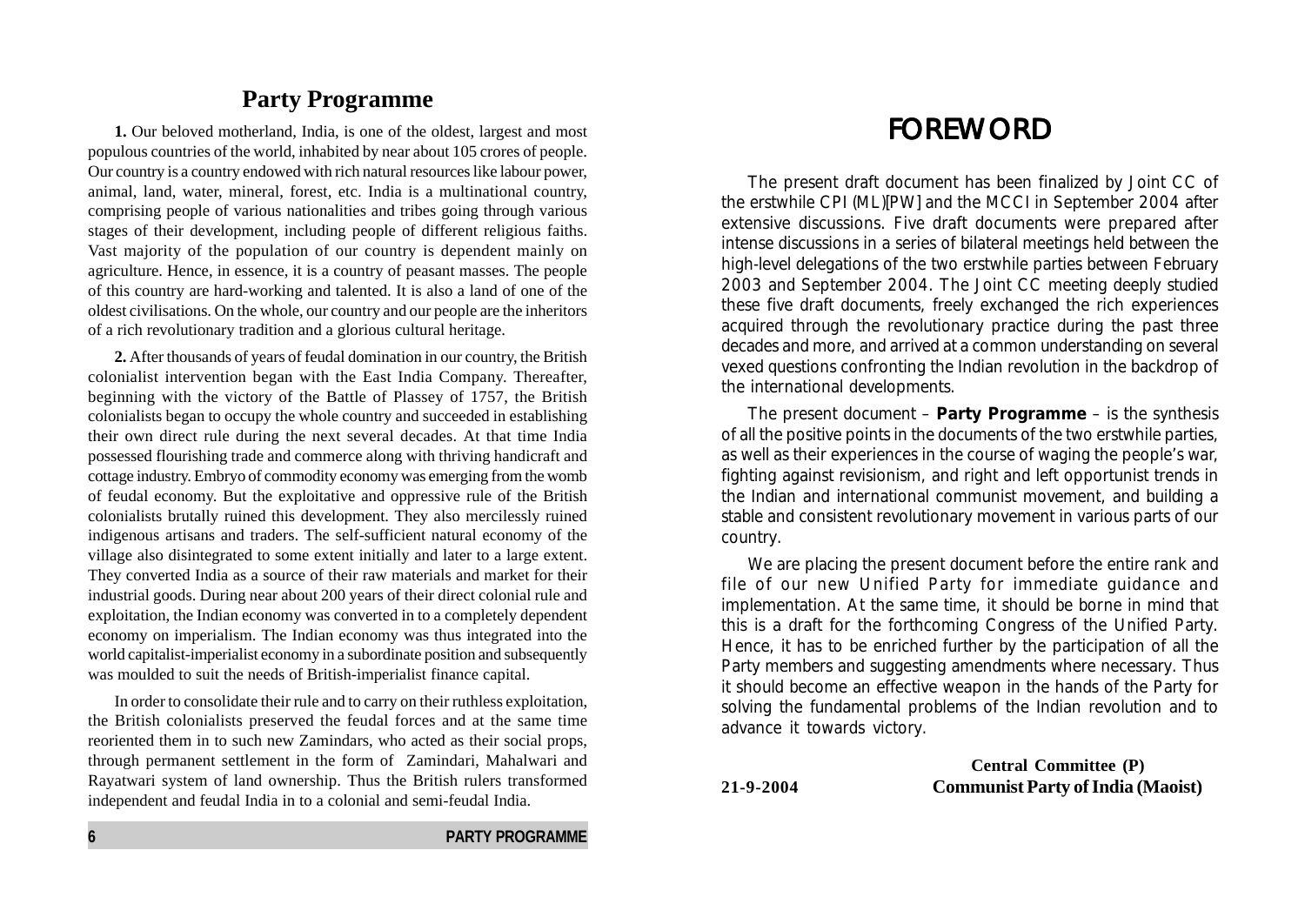### Party Programme

#### **Introduction**

The 1970 programme of the CPI(ML) and the MCC document of 1969 have provided the correct revolutionary general line for the Indian revolution after breaking the decades-old entrenched revisionism in the Indian communist movement. The line laid out in these two documents has been further enriched in the various Conferences and Congress of the two parties based on the vast experience accumulated by the two organisations in the course of leading the people's war in India and the major developments that had taken place in the domestic and international situation.

The history of our two parties, representing the two main Maoist streams in India, is deeply rooted in the resounding period of '60s. It was the period during which the two outstanding and front-ranking leaders of our two streams– comrades CM and KC – emerged on the scene in the course of applying MLM to the concrete conditions of India and by fighting, exposing and breaking from the age-old revisionism of the CPI and CPI(M) brand. The great Naxalbari revolt led by comrade CM in May 1967 proved to be the clarion call of '**Spring Thunder over India'**.

In the subsequent period, our two Maoist streams not only continued the legacy of our beloved leaders but also achieved great successes in rebuilding and advancing the armed agrarian revolution through protracted people's war. As a result, the waves of the new phase of the 'spring thunder' are once again reverberating today in Andhra, Bihar-Jharkhand, Dandakaranya, and other areas of our country; they are being increasingly felt all over India and far beyond.

Today, the ever-deepening economic and political crisis in the country as part of the overall crisis in the international arena is providing fertile ground for a new high tide of people's movements, including the revolutionary movement under the leadership of our Unified Party. The unified Party, by providing the much-needed leadership to the people's movement countrywide, is bound to accelerate the armed agrarian revolutionary war throughout the country. In this background we are confident that this new Party Programme will serve in giving greater clarity regarding the Party's general line to the entire rank and file and in helping the Party to assume leadership of the rising tide of people's struggles and in advancing the people's war throughout the country.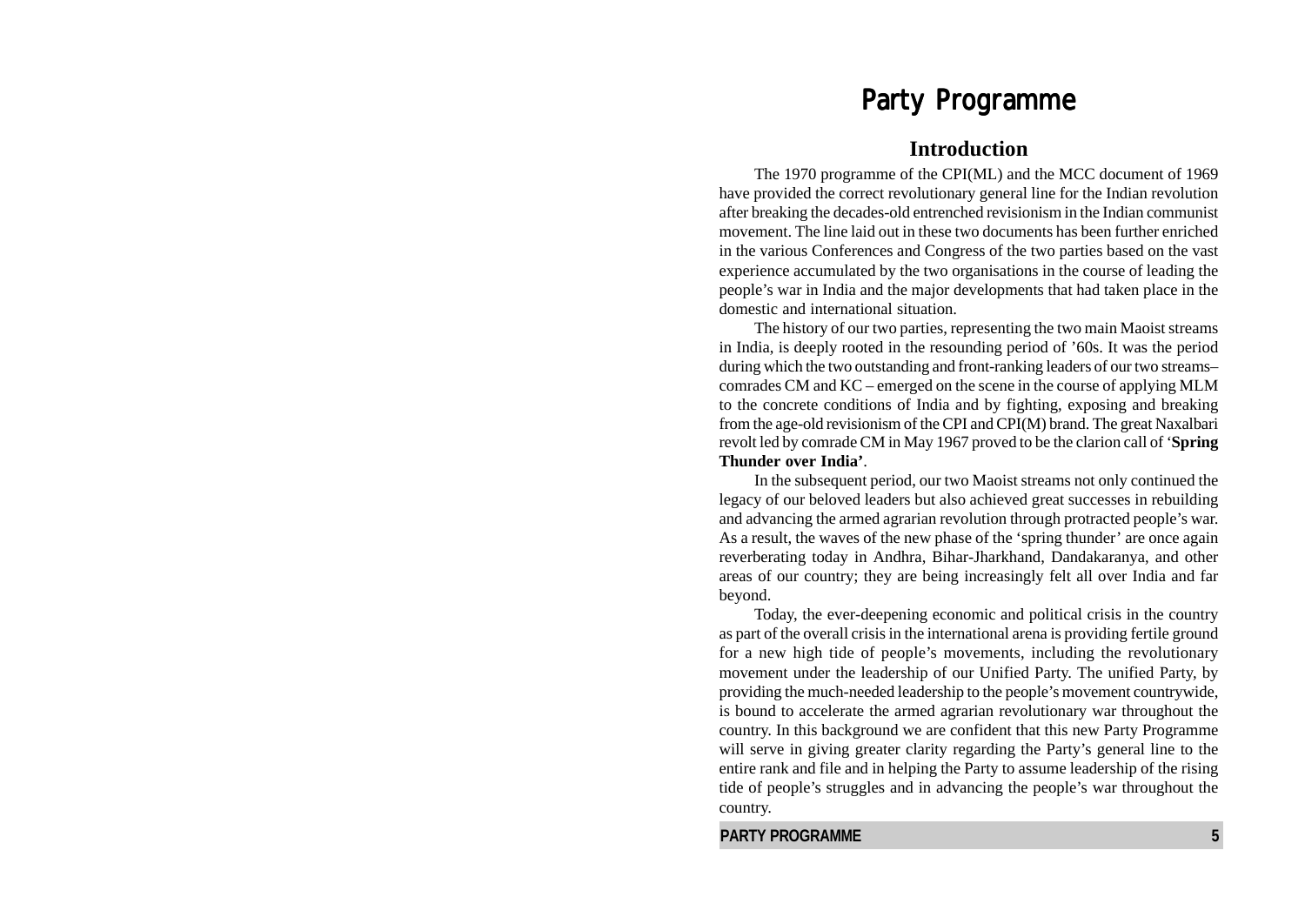machinery from their British imperialist masters; but also have preserved and strengthened it further during the last 55 years. This state machinery is nothing but an instrument of suppression and repression, and represents the dictatorship of the comprador bourgeoisie and landlord classes subservient to imperialism. The repressive rule is sought to be covered up behind the façade of fraudulent parliamentary system. This state system represents the semi-colonial , semifeudal system under neo-colonial form of indirect rule, exploitation and control. During the recent years, the repressive teeth of this state system has not only been further sharpened but also centralized more and more by the compradorfeudal alliance backed by imperialism. The chief weapons of this blood thirsty rule are well-organized and well-equipped modern army, paramilitary forces along with police forces of different states, anti-people judiciary and neckdeep corrupted and powerful bureaucracy. This state machinery is extremely reactionary and anti-people. Without smashing this state machinery, any struggle for the basic rights and problems of the people and for their uplifting cannot move forward beyond a limited level.

**18.** Viewing the dominant position of India in over all South-Asia, the imperialists have always backed, encouraged and instigated the expansionist designs of the comprador Indian ruling classes, so that they could continue their unchallenged control over the vast profitable market. According to the needs and dictates of imperialists, the comprador ruling classes of India continue to send their armed forces as their mercenary forces to other countries of the world such as Somalia, Yugoslavia, Congo, Rwanda etc., from time to time. Through this aggressive expansionist role, the Indian comprador bureaucrat bourgeoisie, while serving the imperialists principally, has its own interests also in the region in looting these countries of their capital, market, raw materials etc.

Due to these expansionist ambitions and intervention and subversive activities of the Indian comprador bureaucrat bourgeoisie, backed by imperialism, Indian expansionism has emerged as a great threat to the security and integrity of all the South-Asian countries and especially their people with a vastly superior army along with strong centralized state machinery. Indian Ruling classes interfere in internal affairs in Nepal including showing readiness to send its armies there, just as the Indian army was sent into the then East Pakistan (Now Bangladesh) in 1971, into Sri Lanka to suppress the LTTE in 1987. The ruling classes of India have become an important medium for

**16 PARTY PROGRAMME** 

movement and dragged the revolutionary masses behind the Gandhian leadership through forming an opportunistic alliance with it. Most of all, this leadership betrayed the great Telangana armed revolt of the peasantry and entrenched itself in the mire of parliamentarism and revisionism in the deceptive name of using parliament. That too, at such a time when the objective situation was unprecedentedly favourable for advancing the agrarian revolution and the glorious path of protracted people's war illuminated by comrade Mao Tse-tung and the victorious Chinese revolution. Despite this, brave revolutionary ranks of the Communist Party stood by the side of the fighting people and led many revolutionary struggles. They laid down their valuable lives to achieve the lofty aim of completing the Indian revolution as a part of the world proletarian revolution.

**7.** During and after the period of Second World War, the utter defeat of the fascist forces inflicted by the red armed forces of the Soviet Union and the world people led by great Stalin; the considerable weakening of imperialism as a result of the war; the rise of the people's democratic power in East European countries and earth-shaking victory of the great Chinese revolution, under the leadership of comrade Mao Tse-tung, which illuminated the path of the liberation to the oppressed nations and people of the whole world; the emergence of the world socialist system in one-third of the globe along with the unprecedented upsurge of the national liberation struggles, established a new balance of forces in the world. More particularly, the victory of the Chinese revolution concretely brought forth the path of liberation of the oppressed nations and people of Asia, Africa and Latin America from the exploitation and oppression of imperialism. That is how the victory of the Chinese revolution played a powerful role in changing the balance of forces in the then prevailing world situation.

In such a grave situation faced by imperialists, it became immediately necessary for them to change their old style of direct colonial rule to adopt a new style of colonial rule and exploitation by relying on the agents they have selected and trained in order to save themselves, because the newly-emerged situation had already weakened them to a great extent. The imperialists had already trained their selected agents, who represented the big comprador capitalist and land lord classes, as their faithful ruling class; thereby they changed the old colonial form of their exploitation and rule into the neo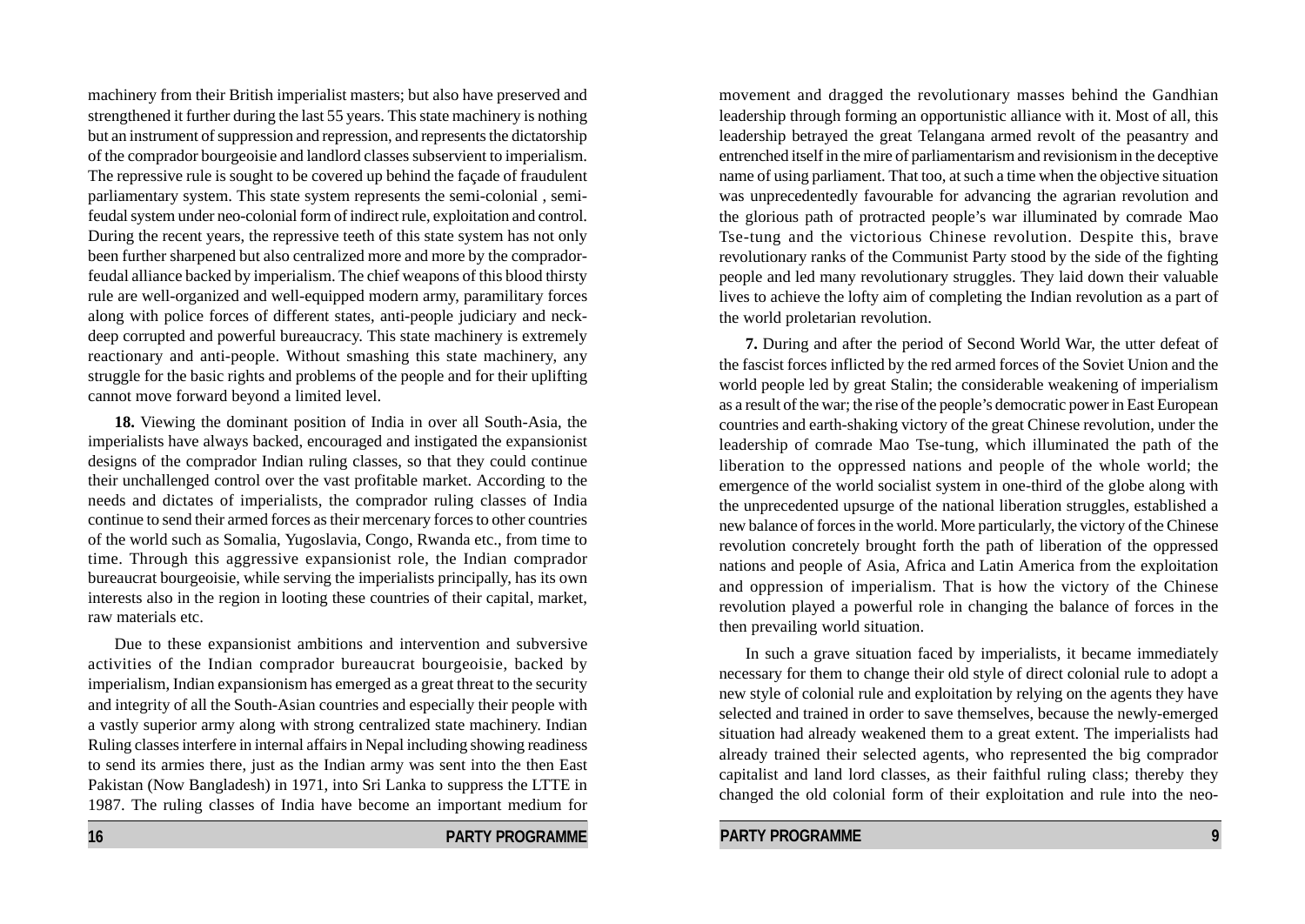colonial form of indirect rule, exploitation and control.

**8.** In the Indian sub-continent also unprecedented revolutionary situation emerged on the scene during, and in the immediate aftermath of, World War II. Powerful movement for the release of the prisoners of the 'Azad Hind Fauz'; powerful anti-imperialist demonstrations of the students all over India; Tebhaga, and Bakasht movements along with the powerful anti-feudal movement in the princely states; strike of the post and telegraph employees; glorious mutiny of the R.I.N. naval forces in Bombay along with emerging resentment among the armed and the air-forces; police revolt in Bihar; solidarity struggles of the working class and the beginning of the historic armed peasant struggles in Telangana, brought the imperialist rule in India almost to the verge of collapse.

In such a situation, the British imperialists used the services of their faithful comprador agents, the leaders of the Congress and the Muslim league, to maintain their exploitation, control and indirect rule to suppress the revolutionary upsurge of the Indian people. Amidst conspiracies and intrigues resulting in communal carnage and massacre the country was partitioned on religious basis. British imperialists transferred the power to their faithful agents, the leadership of the congress party - representing the comprador bureaucratic capitalist and big landlord classes- and went behind the curtain. The declaration of 'Independence' in 1947 was nothing but fake in essence. Actually the direct colonial and semi-feudal system of the British imperialists was replaced with semi-colonial and semi-feudal system under the neo-colonial form of indirect imperialist rule, exploitation and control.

**9.** During the subsequent years of formal independence, which is fake in essence, these comprador bureaucratic big bourgeoisie and big landlord ruling classes continued to serve the imperialists faithfully. In the changed situation, besides the British, the U.S. and other imperialist exploiters, the Soviet exploiters too, with the restoration of capitalism by the Khruschovite revisionism after the death of Com. Stalin, started penetrating into our country. Subservient to the imperialists, the Indian ruling classes kept the doors open for the loot and plunder of our country by the imperialist powers while fulfilling their own interests also by utilizing the inter-imperialist contradictions.

**10.** After the end of direct colonial rule, imperialism adopted new forms of indirect rule, exploitation, and control of the nations and countries

**10 PARTY PROGRAMME** 

**16.** The crisis of imperialism that had emerged in the beginning of 70s continues to deepen further and further. Though they got some respite with the collapse of the erstwhile Soviet State capitalist imperialism, they could not tide over their crisis. Hence they brought forth the imperialist policies of privatization, liberalization and globalization more forcefully. These policies have not only more openly tightened the grip of imperialist finance capital, but also accelerated the pace of exploitation and oppression of the oppressed nations and people. In spite of this, the crisis of imperialism has touched unprecedented new heights in the recent years, unheard of since the end of Second World War, and the normal means of solving it have already been exhausted. In this back-drop, the U.S imperialists have openly started resorting to military means in their desperate attempt to come out of the deep-rooted and all round economic, political and social crises.

Today, in India and all other backward countries, thousands of big imperialist MNCs and TNCs are openly operating. Imperialism is increasingly moving towards trampling under-foot the so-called sovereignty, in the neocolonial type of semi-colonial countries through these policies. All kinds of restrictions are increasingly removed for the autocratic control, expansion and unrestricted exploitation of the imperialist finance capital. The so-called public sector, which was erected in the deceptive name of socialism to mislead the public opinion, is being offered to the comprador bourgeoisie and imperialist MNCs. These policies are further worsening the living conditions of the peasant masses, particularly the landless and poor peasants, including large sections of the middle peasants and a section of the rich peasants. The living conditions of other toiling people, particularly the working class, peasants, students and youth including women, employees and pettybourgeoisie section are increasingly deteriorating and are thrown into a life and death crisis. Hence a fertile ground is being created for upsurges against imperialism and their faithful ruling classes.

According to the imperialist needs and planning, the Indian ruling class has haphazardly carried out industrialization. Through irrational exploitation of the natural resources it has trampled under-foot the environmental norms thereby endangering the ecological balance even at the cost of country's interest.

**17.** The Indian ruling classes have not only inherited the sanguinary state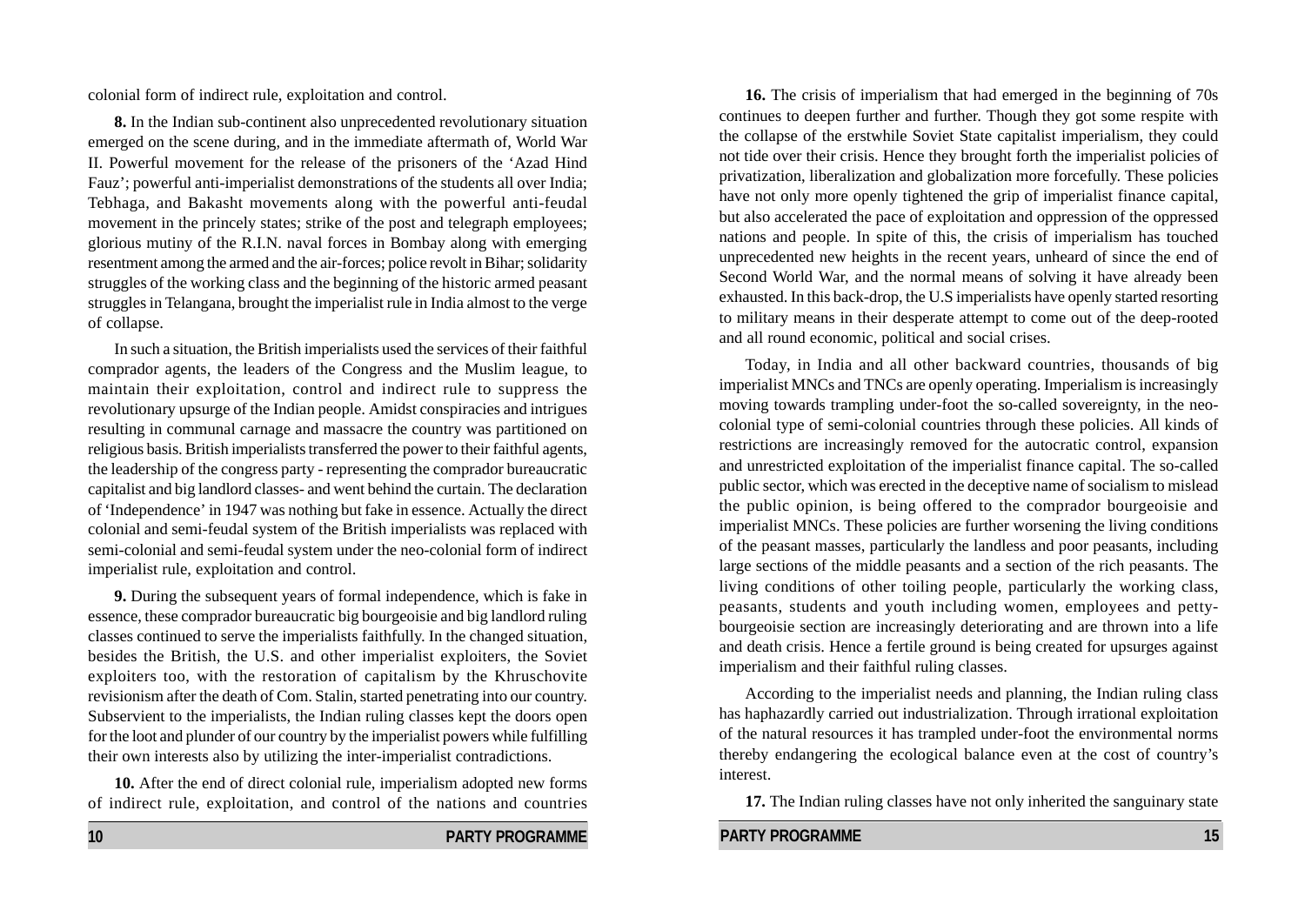models in place of radical land reforms based on "land to the tiller". Firstly, they brought forth community development programme, rural co-operatives and intensive agricultural development programmes (IADP) etc. with the aid of, and according to the needs and planning of, Ford and Rockefeller foundations, the World Bank and other imperialist agencies. Thereafter, in continuation of these steps they introduced the so-called Green Revolution in Punjab and some rural pockets of the country by the mid-1960s. This 'Green Revolution' was meant not only to provide captive market for the imperialist goods but also was an attempt to counter the emerging threat of the Red Revolution and to solve the chronic food crisis.

Despite increase in the productivity including production, the negative results of this 'Green Revolution' started reflecting on the surface very soon. It greatly increased the cost of agricultural inputs while the prices of production lagged far behind or remained almost stagnant. Thus, this increasing gap resulted in increasing fall in agricultural savings; thereby living condition of the peasantry continues to be deteriorating instead of improving, whereas, the market for agricultural products of the imperialists such as farm machinery, chemical fertilizers, HYV seeds, pesticides, etc. continues to grow along with their profit. Leaving aside a handful of big landlords, including some newly emerged big pro-capitalist landlords (from among the old rich peasants), the vast majority of the peasantry, particularly the poor peasants and agricultural labourers, as well as a sizable section of the middle peasants, continue to be increasingly driven into the clutches of the usurers, merchants, big pro-capitalist land lords, whereas the grip of the Banks and other financial institutions also continues to tighten further and further.

With the increasing penetration of imperialist finance capital, its grip has been further tightened. This has also further introduced some capitalist relations of production, but this capitalism is very much distorted and disarticulated. Moreover, the land question has not been fundamentally solved. No doubt, with the 'Green Revolution', some new class forces have emerged on the scene, but this so-called capitalist development has brought nothing except misery and resultant discontentment among the peasant masses, that too, on a massive scale. Despite some changes in the areas of the 'Green Revolution', no significant change has occurred in the semi-feudal relations of India as a whole.

subordinated to them. That is called neo-colonialism. This is more deceptive and more sinister form of colonialism. Now the imperialist finance capital continues to be exported unrestrictedly through the international institutions of the imperialists, such as the IMF and the World Bank, which imposed stringent conditionalities and also through loans and 'grants' by the imperialist countries. With this, the unrestricted flow of imperialist finance capital has further increased and its grip has also tightened. Despite this, the direct investment by multinationals also continues to increase.

The domination and control of the imperialist finance capital in every sphere of our life-economic, political, military and cultural-continued to increase further and further. Actually, the imperialists control the key sectors of the Indian economy and even the administration. The all-round penetration and control of imperialist finance capital is reflected in a phenomenal increase in the total quantum of imperialist capital, in thousands of collaborations for technology and capital, in unequal and humiliating agreements and dependence on imperialism for 'aid', grants and loans, capital goods, technical knowhow, agricultural inputs, military supplies and armament industries. Recently, the stranglehold of imperialist finance capital over agricultural sector also continued to tighten along with other sectors because of WTO and imperialist globalization. All these are made possible because of the subservience of the comprador capitalist and feudal classes to imperialism. Hence, India continues to be a semi-colonial and semi-feudal country under the neo-colonial form of imperialist indirect rule, exploitation and control.

**11.** According to the dictates and planning of the imperialists, particularly the U.S. imperialists, comprador big capitalist and feudal ruling classes of India continue to follow such a reactionary foreign policy which serves the imperialists according to the needs of their world strategy.

**12.** After the end of World War II, the U.S. imperialism emerged as the most powerful imperialist country. It had thus come to the fore as the main enemy of the oppressed people, oppressed nations and the world proletariat.

Then, after the demise of comrade Stalin and particularly since the 20th congress of the CPSU, the Soviet Union was transformed into a capitalist country. It further emerged as a social-imperialist and thereby a super power by 1970. It continued to wear the garb of socialism and made the East European countries as its satellites. Moreover, it started to exploit many oppressed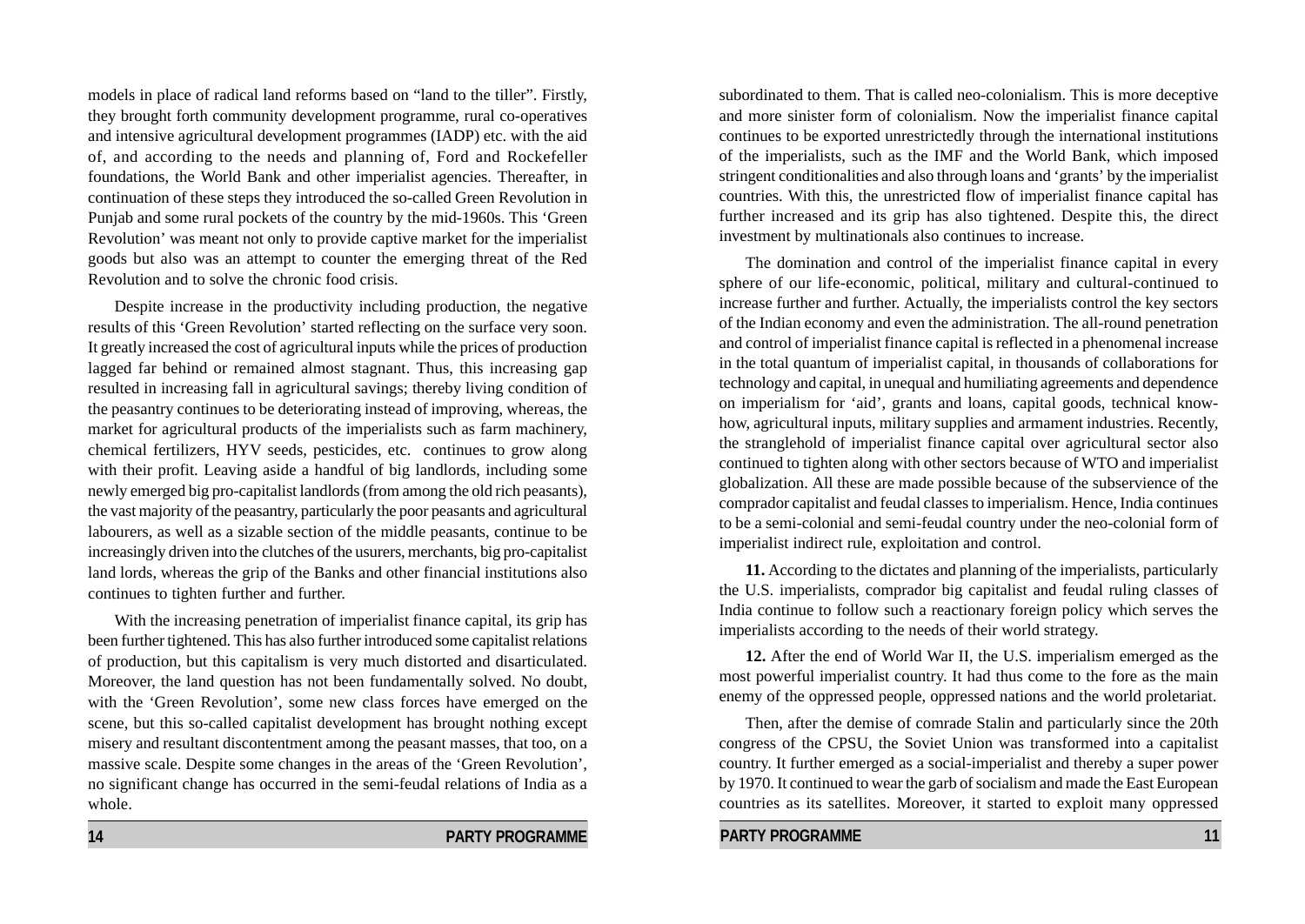countries and nations and succeeded in establishing its domination and control on some of them. It equipped itself with nuclear arsenal and emerged as a great danger and vicious enemy of the world people. It emerged as a chief rival of the U.S. imperialism for re-division and hegemony over the world. In this contention for re-division and hegemony, millions of lives were lost in several proxy wars, and on a few occasions the world even came to the brink of world war. In India too, these two super powers continued to be the big oppressors and exploiters of the people and contended with each other. But after the 70's, the Soviet social imperialists continued to maintain the dominant position for more than two decades. After the collapse of the Soviet superpower, the Indian ruling classes began to tilt towards the US superpower which assumed the dominant position at present.

**13.** Indian comprador bureaucratic class is one of the chief instruments for the imperialist exploitation and control over India. It is completely tied with and dependent on imperialism for its existence and development. Its interests are closely interlinked with the interests of the imperialists in all fields. It is tied to imperialism and allied with feudalism. This comprador bureaucratic capitalist class (or big bourgeoisie or state monopoly bourgeoisie) is extremely reactionary, anti-people and anti-national and subjects the vast Indian masses - the proletariat, peasantry and the petty-bourgeoisie to ruthless exploitation and oppression and it is a hurdle for the development of the independent Indian economy. In the alliance of Comprador Bureaucratic Bourgeoisie and big land lord class, the Comprador Bureaucratic Bourgeoisie plays the leading role. It also restricts the growth of small and middle bourgeoisie and continues to ally with imperialism to maintain the decadent pre-capitalist modes of production. Hence, this class is also one of the targets of the Indian new democratic revolution.

**14.** Afraid of the people's wrath, demonstrated by peasants' revolt, and particularly panicky with the great and historic Telangana peasant's revolt, the comprador big capitalist and feudal ruling classes of India, introduced some changes in land relations in the name of abolishing feudalism after 1947 according to the needs and planning of the imperialists. The 'princely states' and the intermediary system of land tenure were abolished after paying huge compensations. But the monopoly over land by big landlords continues to remain as such while the vast population of the village poor remains deprived

**12 PARTY PROGRAMME** 

merchants and religious institutions. These exploiting sections are the mainstay of the semi-feudal relations of production in the country. All these facts show that our country is a semi-feudal country. This class of feudal landlords protect and instigate casteism, communalism, superstition and maintains private armies, or goonda forces, perpetuates medieval oppression on the rural masses, and oppressed dalits, adivasis and women through often perpetrating massacres, rapes etc. It is this class of oppressors who hold social and political power, ensures perpetuation of decadent feudal culture along with encouraging caste,

**PARTY PROGRAMME** 13

of the land.

Even today, our country is fundamentally a country of the peasant masses as two-thirds of the population live in the rural areas. The overwhelming majority of the peasantry is the most exploited and oppressed class. They are forced to live in most wretched and extremely poor conditions. Despite the hoax of all land reforms, 30% of the total land is concentrated in the hands of landlords, who constitutes only 5% of the population, while middle peasantry constitute about 20% of the rural population, where as rich peasantry constitutes 10 %. 65 % of the total peasantry are landless and the poor peasants, who own either no land at all or meagre land. Extreme forms of semi-feudal exploitation are still prevalent in the countryside. The major prevailing forms of such exploitation are extortion of their produce through share cropping, which is robbing them of their produce up to 50%, bonded labour, usurious and merchant capital and other forms of extra-economic coercion.

The backward agriculture on fragmented land, mainly dependent on primitive methods in some places and vagaries of nature, is subjecting a large population of peasantry including an overwhelming number of middle peasants, to live a miserable life. The countryside is dominated by landlords, usurers,

fanaticism, male-domination, including patriarchy and undemocratic authoritarian ideas etc. in the vast countryside. This is the overall dominant aspect of the rural society of India and the main obstacle to the release of productive forces and the progress of our country. This class of usurers, merchants and big landlords is extremely reactionary and a social prop of imperialism; hence one of the chief targets of the new democratic revolution in India. **15.** After the transfer of power in 1947, the Indian ruling classes, in serving

imperialism, resorted to several measures to promote alternative development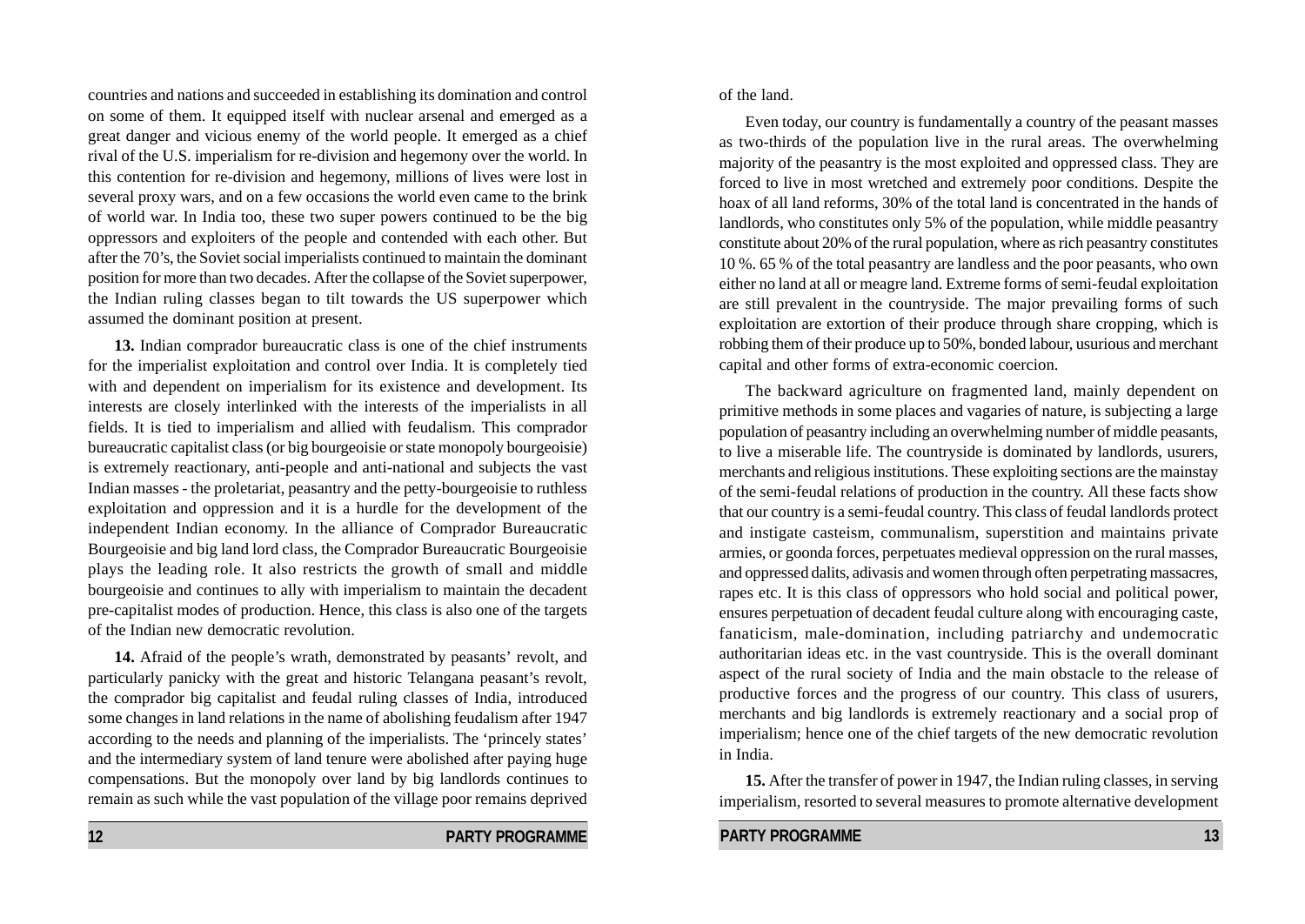ideology and culture are being propagated and imposed on a vast scale by imperialists and their compradors through their propaganda machine. Religious fanaticism and anti-scientific ideas are being inflammed vigorously. Along with this, revisionism, reformism and economism- all these ideas are being highlighted and propagated on a massive scale to counter and derail the revolutionary movements.

The party will have to expose all these imperialist and feudal ideologies and cultures and also have to fight against those relentlessly. It should bring forth the new democratic and socialist culture as an alternative to the people. The new democratic revolution will smash this imperialist and feudal ideology and culture and will establish the new democratic culture and at the same time will also hold high the banner of socialist ideology.

This ideology and culture will be guided by the great ideology of the proletariat, that is, Marxism-Leninism-Maoism. This culture will express its international solidarity with the on-going revolutionary struggles for national liberation, democracy and socialism all over the world by uniting with them in their fight for people's democratic and socialist culture. It will defeat all types of revisionist ideology and hold high the red banner of the most scientific and developed ideology of Marxism-Leninism-Maoism.

**27.** In our country parliamentary system was imposed by British imperialism from above. Moreover, bourgeois democratic revolution too has not been completed here. Hence no bourgeois democracy ever came into being here. Extreme backwardness, poverty and illiteracy along with uneven social, economic, and political conditions continue to exist. In this back drop parliamentary system is an outright fraud framed in the deceptive name of 'biggest democracy of the world' whereas all the institutions like parliament, legislative assemblies, executive councils ( including the so-called panchayati raj) are a thin cover for the autocratic rule representing the dictatorship of comprador bureaucratic bourgeoisie and feudal classes subservient to imperialism.

Actually, no viable solution of the fundamental problems of the people can be sought through using any parliamentary institution. Besides this, the experience of last 55 years has amply confirmed the fact that whoever tried to participate in the elections in the name of tactics of using it, most of them got entrenched in the mire of parliamentary system and revisionism, sooner or imperialist exploitation and control of the South-Asian countries and more particularly for their people. Hence, it is one of the most important tasks of the Indian proletariat and the Maoist forces in India to more closely unite with the people of South Asia to expose, fight and defeat the expansionist designs of the Indian expansionists along with the imperialists.

**19.** There are four major contradictions in our country:

(i) Contradiction between imperialism and Indian people;

(ii) Contradiction between feudalism and the broad masses of the people;

(iii) Contradiction between capital and labour;

(iv) Contradiction among the ruling classes.

From among these four major contradictions the first two contradictions are basic contradictions. These two contradictions have to be resolved during the present stage of the new democratic revolution. These two contradictions also play the major or dominant role in chalking out the overall strategy for the present stage of the Indian revolution.

Out of these two basic contradictions, the second contradiction that is, contradiction between feudalism and broad masses is the principal contradiction at present. During the process of resolving this contradiction through the armed agrarian revolution, which is the axis of the new democratic revolution, that is, protracted people's war, other contradictions will be resolved. Besides these two basic contradictions, the other two major contradictions also play an important role in determining the strategic and tactical policies for the new democratic revolution of India today.

Besides these major contradictions there are some other contradictions also, which have to be resolved as a subordinate part of the resolution of the basic or major contradictions.

**20.** India is a multinational, multi-lingual country comprising many cultures. These nationalities and tribes are going through different stages of their development. On the nationality question, imperialism has always adopted the policy of using the developed nationalities as their instrument to retard the development of other undeveloped or developing nationalities and to eliminate their identity and thereby to continue their exploitation and oppression. In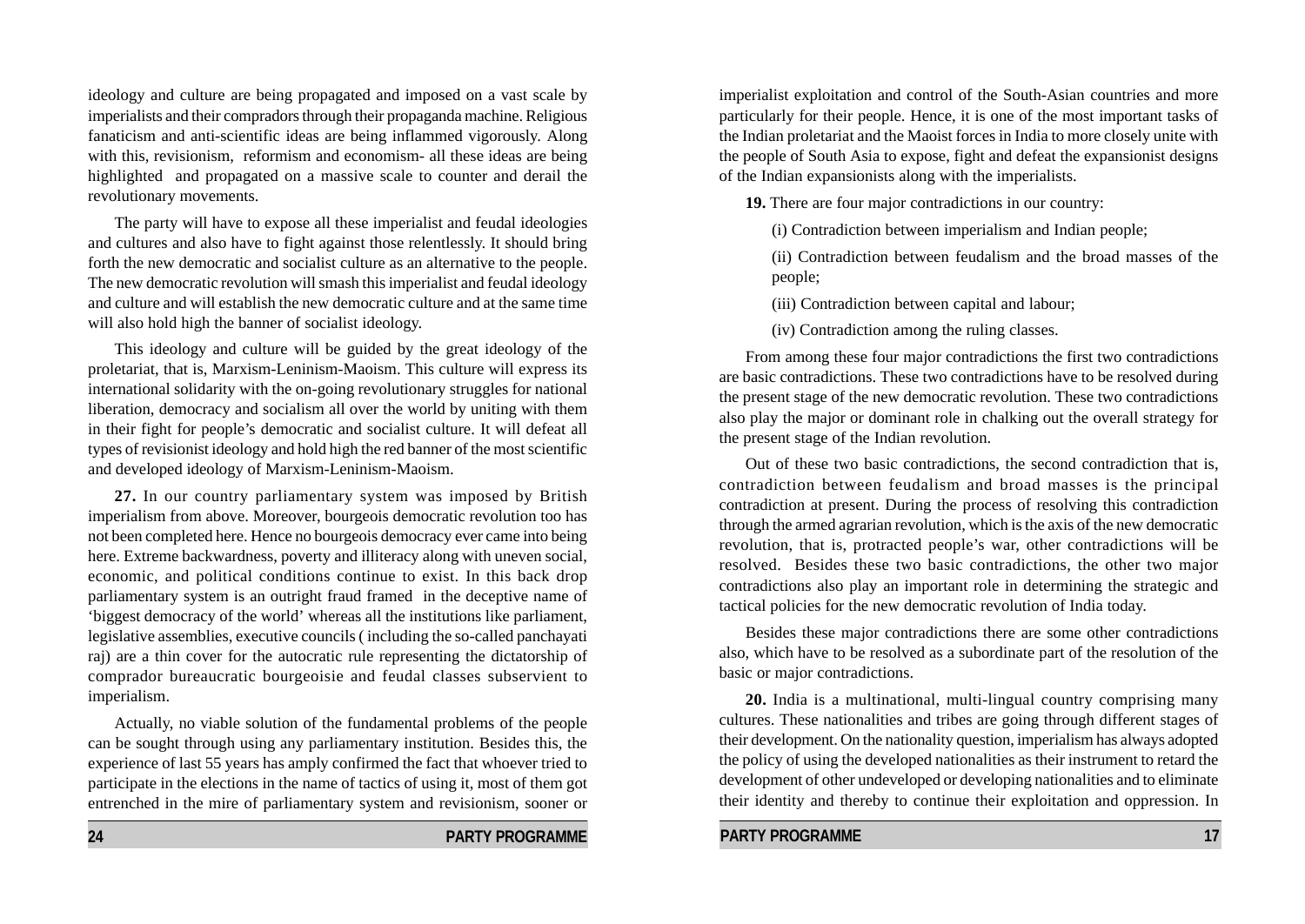India too, the ruling classes, subservient to imperialism, had transformed the country as a prison-house of nationalities under the so-called slogan of "unity and integrity" of the country. It is in such a context that the ongoing nationality struggles in various parts of the country today are advancing by assuming various forms including armed struggle. The struggles of the Kashmiri, Naga, Assam, Manipuri and other nationalities in north-eastern region are already going on by assuming the armed form. The people of these oppressed nationalities are not only fighting for their identity but also for the most just cause of achieving their honourable right of self-determination, including the right of secession and the demand for secession.

Nationality question, in the final analysis, is a matter of class question. In this light, the nationalities' struggles can achieve genuine liberation only as a part of the larger struggle directed against the Indian ruling classes and the imperialist predators advancing under the leadership of the proletariat towards completing the New Democratic Revolution. Our party must unequivocally support these nationalities struggles. It must also resolutely oppose the vicious attempt of the Indian ruling classes to suppress these movements with their military might. It must also oppose the attempts of the Indian ruling classes to impose Hindi and English or any other language on the nationalities unilaterally. The right of self-determination including, and up to, the right of secession, must be upheld and highlighted forcefully in all circumstances. Our party must also uphold and highlight the standpoint that final and genuine solution of the nationality question lies with the establishment of new federation of people's democratic republics after completely smashing the present centralized state machinery, representing and protecting the interest of imperialism and feudalism.

**21.** Condemnable caste system and casteism, especially the Brahmanical casteism, is a special feature of the semi-feudal system prevailing in India. The obnoxious caste system and casteism, which is being perpetuated by the ruling classes for thousands of years, is specific form of social oppression and exploitation affecting the oppressed castes of the country. Casteism crushes the self-respect of the individual, treats them as inferiors and creates a social hierarchy with each rung in the ladder looking down on the other. It is such a weapon, which is used both by the Indian ruling classes and the imperialists to instigate and divide the poor people and the oppressed. The majority of the

The targets of our revolution are the imperialists, the comprador bureaucratic bourgeoisie and the big landlord classes. These three mountains are heavy weight on the back of our people. These three enemies have blocked the development of our country and our people. Therefore, the immediate basic programme before the political representatives of Indian proletariat and its vanguard-the communist party- is to overthrow the semi-colonial, semifeudal rule of the big landlord-comprador bureaucratic bourgeoisie classes, and imperialism that backs them, through armed struggle and to establish the people's democratic state under the leadership of proletariat-the new democratic state; in place of it by smashing the reactionary autocratic state. This new democratic state will be the people's democratic dictatorship exercised by the united front comprising the proletariat, peasantry, pettybourgeoisie and the national bourgeoisie class under the leadership of the proletariat based upon the worker-peasant alliance. The state will guarantee real democracy for the vast majority of the people while exercising dictatorship over the tiny minority of the exploiters. The party's ultimate programme is socialism and then advancing towards communism on a world scale.

Since India is semi-colonial and semi-feudal, neither there is real independence nor there is democracy. Therefore, this new democratic revolution will bring national independence uprooting the imperialist slavery and its exploitation and control and will establish the people's democracy uprooting the feudal autocracy. Actually, the struggle for national liberation uprooting imperialism and the struggle for democracy for uprooting feudalism i.e. the national and democratic tasks are closely integrated and intertwined with each other. Since feudalism is the prop of imperialism, so anti-feudal struggle is, at the same time, anti-imperialist struggle also. That does not mean that there is no need to build up anti-imperialist struggles separately. This revolution will establish a free, independent and developing new democratic economy in place of semi-colonial semi-feudal economy which will be the basis of socialist economy.

**26.** Today, the rotten, decaying, antidemocratic, anti-people, obnoxious semi-colonial and semi-feudal culture is dominating all the spheres of our life. Hatred for labour, patriarchy, superstition, autocracy, imperialist slavery, national chauvinism, communalism, casteism, blind greed, self-centredness, consumerist idea of eating, drinking, marrying, and perverted sex-centered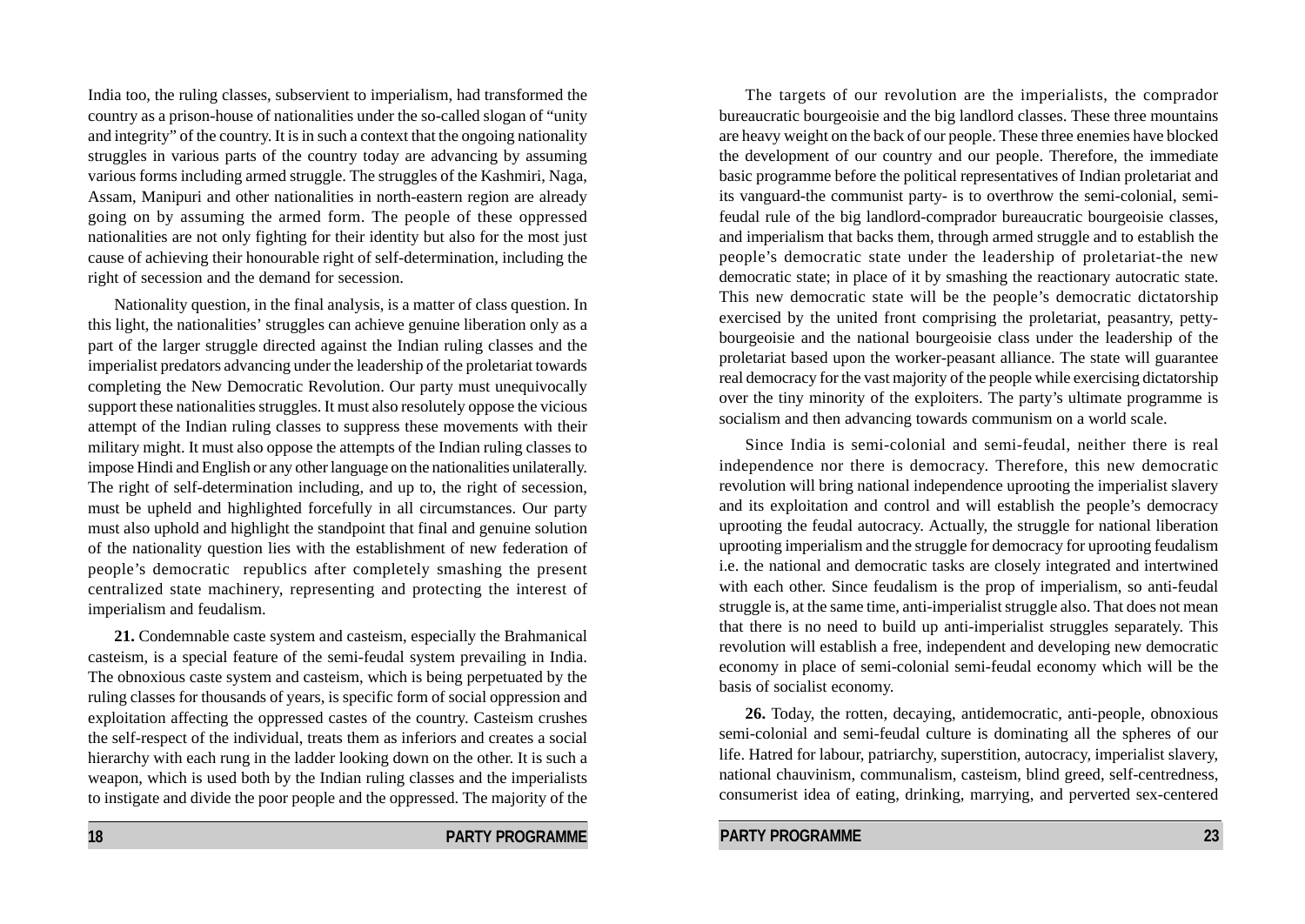lives and livelihoods of the advasis. Moreover, they have been neglected socially, culturally and politically.

We would have to formulate such special policies through which we could involve actively the large majority of these sections in the mainstream of new democratic revolution. Particularly, it would remain the long-term need of the party to pay special attention to the adivasi areas due to utter negligence of these areas by the ruling classes and also because of their strategic importance. Along with this, we would have to make strong efforts to prepare soldiers and leaders of the revolution from among them seeing the glorious tradition of the continuity of their anti-imperialist and anti-feudal struggles.

It is our task to organise them on the basis of their political, economical, social, cultural, lingual and educational issues by ensuring them political autonomy. It is also our task to lead their struggles in such a way so that they can achieve their complete emancipation in the truest sense of the term.

**25.** The semi-colonial semi-feudal character of Indian society determines that the Indian revolution would have to pass through two stages. The task of first stage is to change the semi -colonial semi -feudal society into an independent new democratic society through the resolution of the two fundamental contradictions of the present Indian society, i.e. the contradiction of the Indian people with imperialism and the contradiction of the broad masses with feudalism. Again, in its continuity, the task of second stage is to establish the socialist system and continuing the revolution advancing towards communism on a world scale. The first stage is the pre-condition for the second stage. India will reach the socialist stage through the completion of democratic revolution, and to reach socialism, it will have to pass through new democratic revolution.

Our social system determines the stage of our revolution. Our country is in the stage of democratic revolution whose axis and content is agrarian revolution. Since the proletarian class is in its leadership, therefore, it is not the democratic revolution of the old type, but it is the new type of democratic revolution, that is, new democratic revolution. This revolution is the part of world proletarian revolution, which has begun with the Great October Revolution of Russia. This revolution, on the one hand, opens the path for capitalism to some extent; on the other hand, it regulates it also and builds up the necessary conditions for socialism.

**22 PARTY PROGRAMME** 

oppressed castes are poor and face acute caste oppression in addition to the class oppression. Casteism is used for derailing their actual struggles directed against imperialism, feudalism and comprador bureaucrat capitalism.

Dalits are at the lowest rung of this casteist ladder facing acute social oppression from all social categories above them, particularly from the feudal forces. The inhuman practice of untouchability is still continuing and is being maintained. Accordingly the dalits are being treated as second-rate citizens. Even today 90 to 95 % from among them are either landless and poor peasants or village labourers.

Even today their age-old struggles against feudal oppression and for getting equal status in the society are being targeted and Dalits have become victim of these vicious attacks by the feudal and fundamentalist Hindutva forces patronized by the ruling classes and their state machinery. These attacks are beings manifested in the form of massacres and en masse gang rapes.

Though the Dalit question is in essence a class question, the Party should lead the struggle against caste oppression on Dalits and other backward castes as a part of New Democratic Revolution and fight for their equal place in all spheres of social life by fighting all forms of caste discrimination and oppression, towards abolishing the caste system.

The Party must fight for equal rights, reservations and other special privileges for dalits and other backward castes. Simultaneously we must expose the hollowness of the policies of the ruling class parties and the state on these issues. We must also expose the opportunist dalit leaders who build their own electoral fortunes in the name of taking up dalit issues. We must take up struggles on these issues with our own independent programme, through our mass and class organisations, without forming separate caste-based organisations. The Party should also have to carry on the struggle against casteism and untouchability in the political, ideological and cultural spheres until casteist thinking is entirely eradicated.

**22.** Since the emergence of class-divided society, women have become the victims of social, economic, cultural and political discrimination and deprivation of various types. These obnoxious traditions are, in the main, still continuing. Constituting half the population of our country women are subjected to male domination and suppression through patriarchal institutions like family, caste system, property relations and culture in addition to the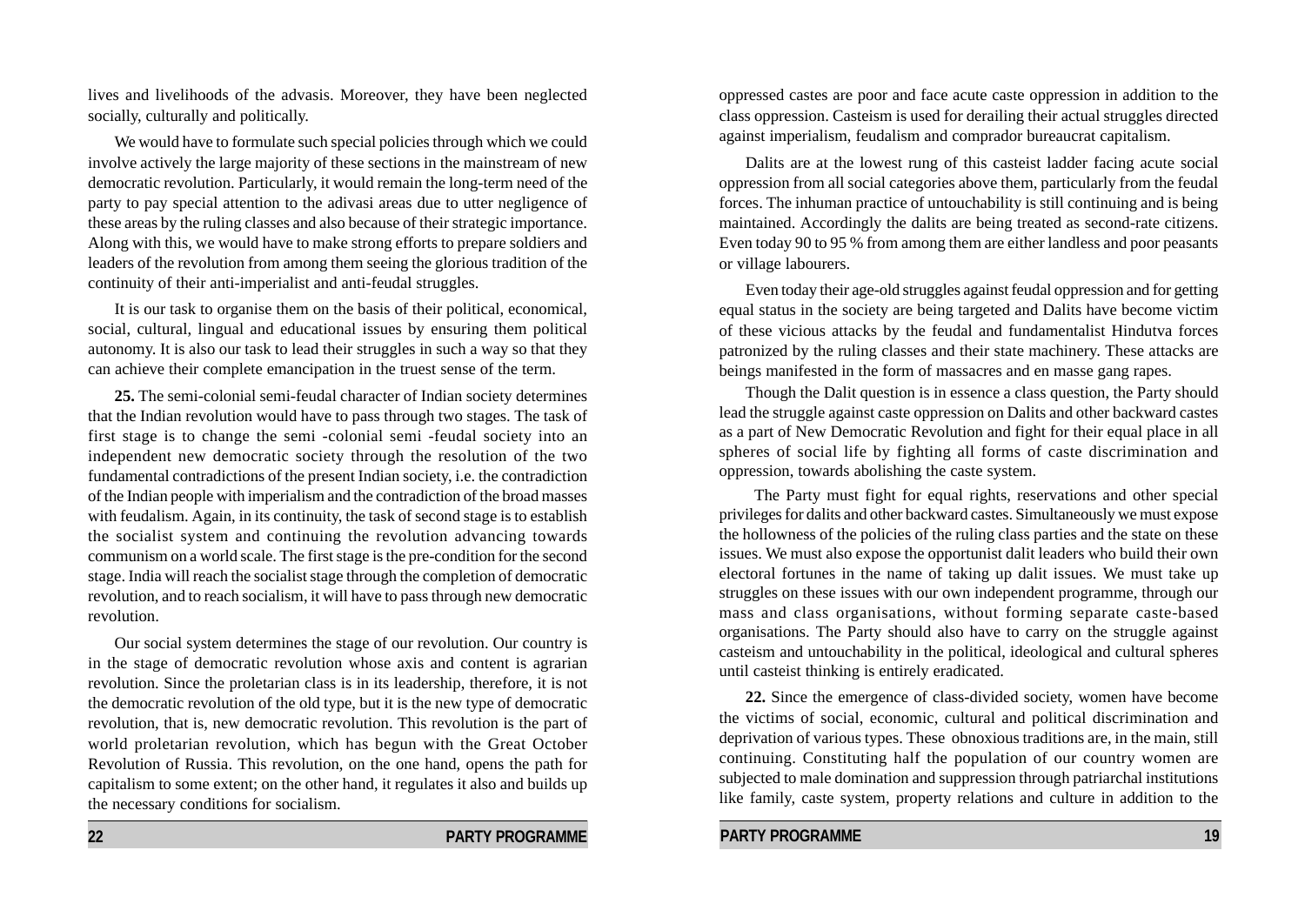imperialist feudal exploitation and oppression. Even though, they are entitled to own the property legally, but in actual practice this right has proved to be a hoax. Although women have increasingly come into the production sphere, they are among the least paid and are confined to gender-based occupations apart from harassments of all sorts at the work place. Sexual harassment and atrocities on women have increased in recent years, particularly because of imperialist globalization, liberalization and consumerism. Besides, femalemale ratio has decreased due to discriminatory practices against women resulting from patriarchal ideology. The ruling classes' attempts of fanning communalism and fundamentalism, particularly Hindu fundamentalism, have further intensified their sufferings. Rape is being used as a weapon to counter rightful assertion by women. This weapon is also used by the state as a most vile repressive measure against the women emerging in various struggles. Private armies of the feudal forces, backed by various parties of the ruling classes including the state, also use the weapon of rape as a vicious method of suppression.

'Women represent half the sky'. Without unleashing the pent-up fury of women as a mighty force of revolution, victory in revolution is impossible. It is a matter of some satisfaction that the women masses, particularly from among the poor and landless peasants are increasingly coming forward to take an active and sometime front-ranking role in the advancing armed agrarian revolution. Hence the mobilization of women in advancing people's war against imperialism and feudalism is a must. Besides the class-struggle we have to carry on struggle in political, economic, ideological and cultural sphere for equal rights of women. Real equality between men and women can be realized only in the course of the new democratic revolution and further in the process of socialist transformation of society as a whole. Hence, our party must pay special attention on rousing, mobilizing, organizing and helping the women to come forward to join the various ongoing struggles, particularly the people's war, and the revolutionary women's organization. We must also concentrate upon developing staunch and farsighted communist leaders from among them.

**23.** In India under the deceptive name and garb of secularism, Hindu communalism continues to hold sway. Almost all the ruling class parties continue to use the state machinery in fanning this communalism. The pro-Hindu bias of the Indian state is openly expressed on certain occasions. This communalism is not only directed against religious and other minorities but also against the Dalit sections of the society including Adivasis and women. This communalism is also used in fanning Brahmanism, casteism and patriarchal mentality.

The religious minorities constitute 15 percent of the Indian population. They are victims of the discrimination, harassment and cruel oppression being perpetrated by the ruling classes through fanning Hindu communalism by even using their state machinery. The Hindu Fascist Gangs, quite often organize anti-minority pogroms in a systematic way in order to impose the communalistic concept of Hindutva. The main focus of these attacks has been the Muslims. The ruling classes have used Hindu Communalism as an effective tool to divide the toiling people on religious grounds. Hindu Communalism has emerged as an important ideological and political plank for the establishment of fascism in the country.

The party should oppose, expose and fight against the growing threat of these Hindu fundamentalist forces ideologically, politically and also fight against them at the local level by adopting all the appropriate means. At the same time we must also continue to expose the fundamentalism of other religions. But we must be clear that the real purpose of the chieftains of the Hindu fundamental forces is to divide and divert the people's attention from their growing upsurges and thus blunt their class consciousness. Hence, the party must continue to focus its attention in advancing the actual class struggle, that is, the protracted people's war, which will finally put an end to this threat.

**24.** About 7% of India's population consists of Adivasis or tribes. Their economy, social system and cultural characteristics are significantly different from those of the rest of the population. Most adivasis are in the process of developing as nationalities and the overwhelming majority of them are the most suppressed and repressed sections of the Indian society. Vast majority of the adivasis have long been deprived of their land and other traditional means of livelihood without providing any alternative. The forest produce and mineral resources, which were traditionally in their possession, are being forcibly taken away by the imperialists, the CBB, the feudal classes, money lenders and usurers, unscrupulous traders, bureaucrats, and other exploiters mainly from outside, resulting in the disintegration of their traditional economy. The mining, quarrying, other industrial activity and building up of big dams devastated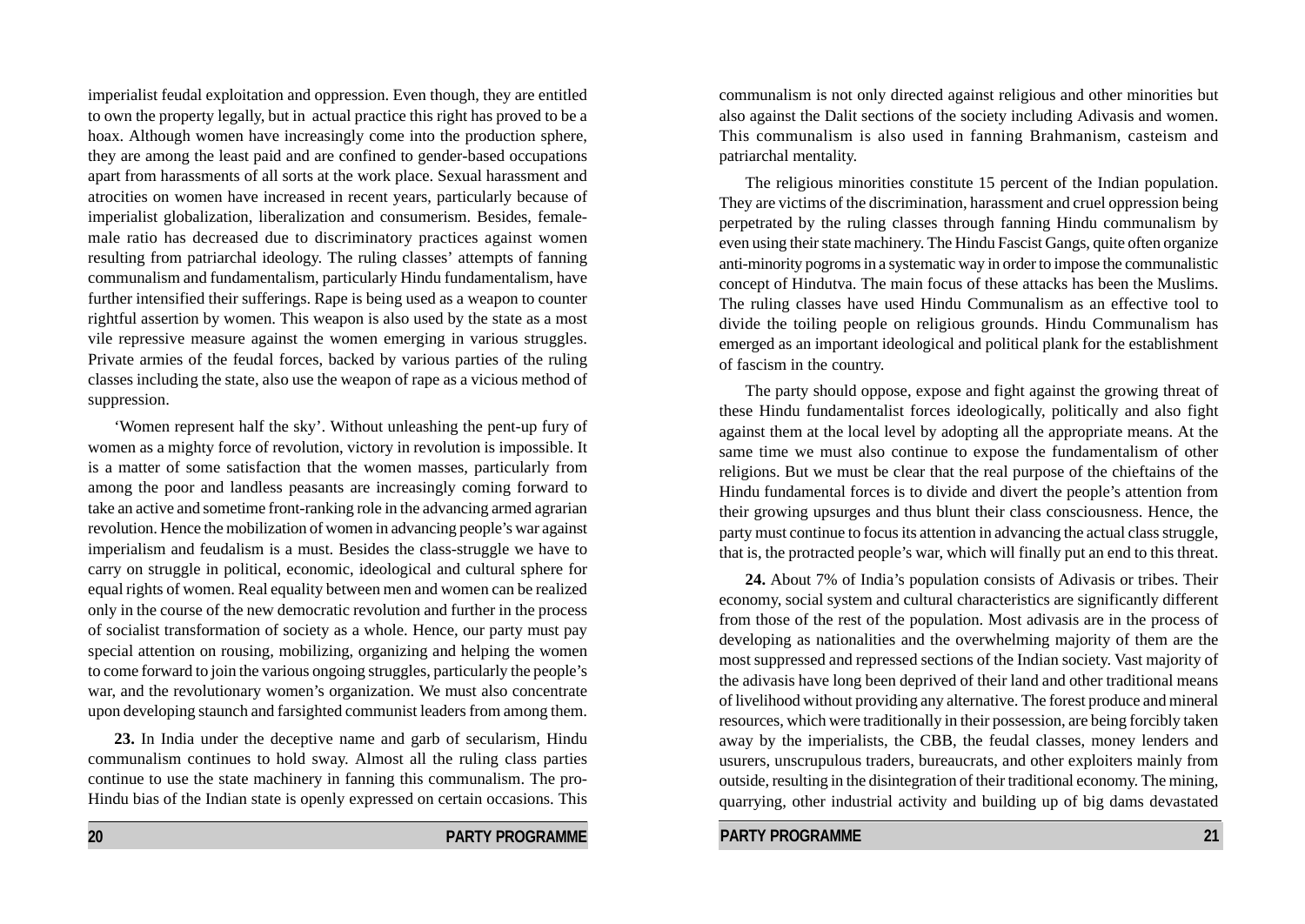of inequalities suffered by women. It will rehabilitate the women engaged in prostitution and will provide them social recognition.

- (xi) This state will ensure various forms of autonomy to all Adivasi communities for their full-fledged development and execute special policies accordingly.
- (xii) It will unite the country on the basis of equal dignity of the nationalities recognizing their right of self-determination, including the right to secession. It will establish a voluntary union of People's Democratic Federal Republics of India.
- (xiii) It will put an end to all social inequalities based on religion and to the persecution of religious minorities. It will execute special policies for their socio-economic development. It will ensure the genuine secularism of the state and will prevent the use of religion for political purposes. It will put an end to the interference of the state in religious affairs. It will guarantee personal freedom to believe and not to believe religion. This state will encourage a scientific and rationalist outlook to eradicate superstition and blind faith and will oppose all types of religious fundamentalism.
- (xiv) It will establish the revolutionary new democratic culture in place of the decadent feudal, colonial and imperialist culture, and on this basis, broadens the path of socialist culture. It will continue its march in the direction of realizing communist culture.
- (xv) It will abolish the present educational system and in its place it will introduce a scientific democratic and socialist mass educational system by linking it with production in accordance with the needs of democratic India.
- (xvi) The state will give equal status to the languages of all the nationalities. It will help in the development of languages without scripts. It will not impose any language on other nationalities in the name of national language or link language or in any other form, but it will try to bring forth a generally acceptable language based on unanimity.
- (xvii) It will move towards the elimination of the regional imbalances through special efforts to develop the backward regions.

**32 PARTY PROGRAMME** 

later. Today, all the parliamentary institutions and parliamentary system itself, including all the parliamentary parties of the ruling classes, stand exposed before the people more than ever. Hence any idea of exposing it by using it is itself an illusion.

In fact, the tactics of participation in the election in the name of using it is tantamount to abandoning the tasks of building and advancing the armed struggle. Reality is that without people's political power everything is illusion. The people's political power can be established and advanced only through the path of protracted people's war. Parliamentary path and participation in the elections are completely incompatible with Protracted peoples war in the concrete conditions of India. Even the advancement of real people's political consciousness is closely linked with it. More so, the accumulation of forces, including the development and Bolshevization of the party itself are inseparably linked with it. That is why the armed struggle is the 'centre of gravity' of the Party's work as comrade Mao stated. In this overall context, the slogan of 'Boycott Election', though a question of tactics, acquires the significance of strategy in the concrete conditions of India. It is also correct to raise the slogan 'Boycott Election is a Democratic Right' on a mass scale.

**28.** India is a semi-colonial, semi-feudal country with uneven development. Its vast majority is peasantry and there are vast backward rural areas where the class contradictions are relatively sharp, where the democracy is actually absent and where the enemy and his state machinery are comparatively weak. Our class enemies-imperialism, comprador big bourgeoisie and feudalismhave built up their strong bases in big cities where their armed state machinery is very strong. In such a situation, the party of the proletariat has no other way but to take the path of protracted people's war, just as in China, to advance the revolution towards victory i.e. to liberate the rural areas first and then having expanded the base areas-the centre of democratic power in rural areas- advance towards countrywide victory through encircling and capturing the cities.

It is only by building up the people's liberation army as the armed power of the people, by expanding and developing the guerilla war, we can establish the guerilla zones and the base areas in strategically favourable areas. In those areas we have to arouse, organise and arm the vast peasant masses on the basic slogan of the agrarian revolution, **'Land to the tillers and political power to the revolutionary people's committees!'**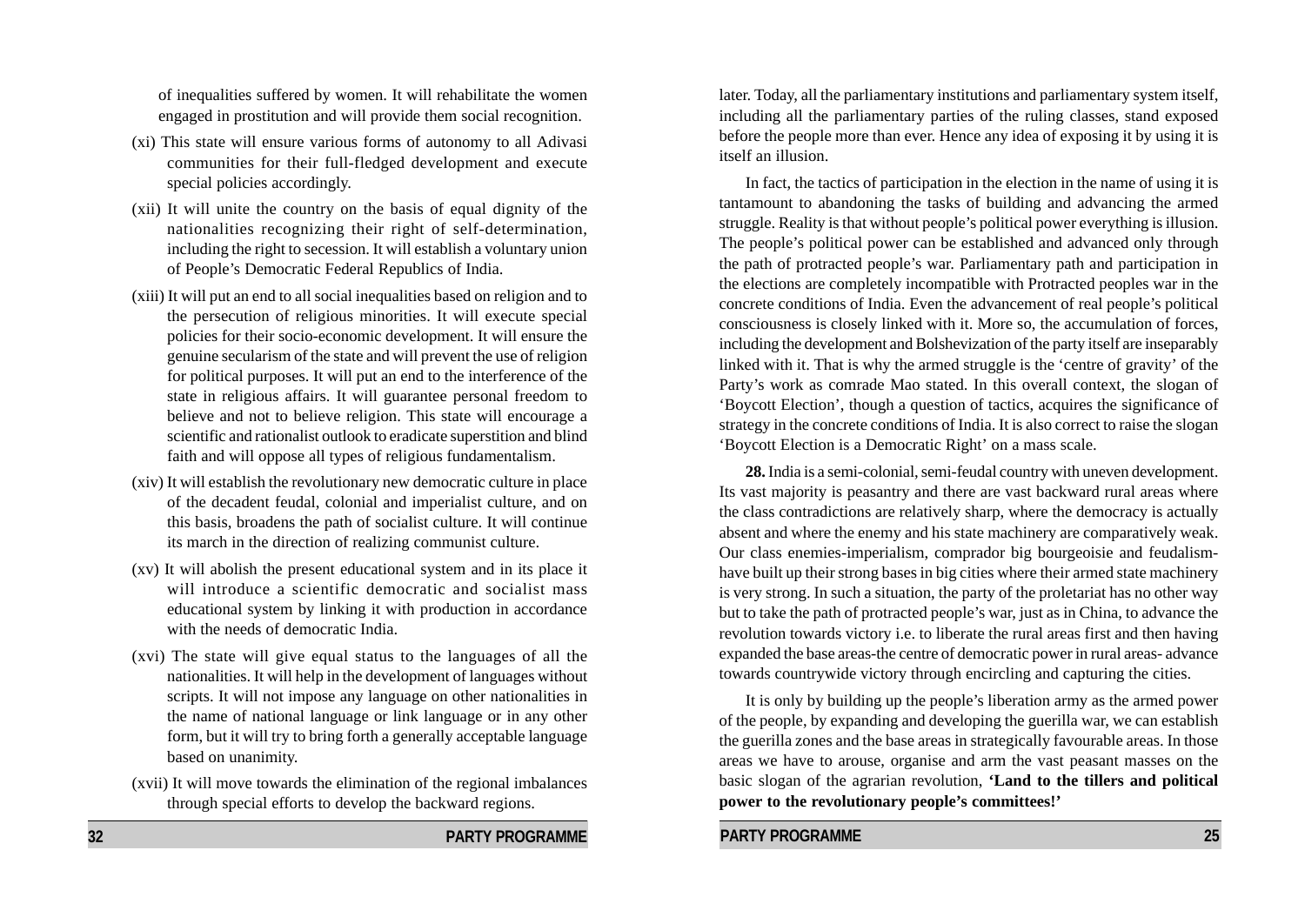For this it will be necessary to smash the state machinery and all other centres of power of the ruling classes thoroughly and build up the democratic power of the people based on worker-peasant alliance. In this way, our revolution will follow the path of the Chinese Revolution.

**29.** Due to the distinctive socio-economic development of our country, urban struggles are also very important, particularly those of the working class. Due to the phenomenal growth of public and private sector, service sector and various administrative departments after the transfer of power, there is a huge increase in the urban population, particularly the working class. Working class in the organised and unorganised sectors constitutes near about seven crores.

The Indian working class is one of the oldest among the underdeveloped backward countries. The industrial proletariat was born in India with the setting up of industries during the second half of the 19th century. It has a glorious history of struggles and rich experience of work in advanced scientific and organised industries. Moreover, their number has largely increased. Majority of them come from the peasantry and hence they have strong ties and influence on each other. They have rich experience in launching and leading many struggles, including All India strikes. Hence, they are a formidable strength, which can give serious blows to imperialism, feudalism and CBB.

However, because of the betrayal and conspiracies of the revisionist leadership the working class movement mainly continues to remain confined in the boundaries of economism, reformism and legalism. A small section in the working class comprising trade union bureaucrats, who also get bribes from the employers, has also emerged. Our party has to oppose, expose and fight out revisionism and the revisionist leadership along with various forms of economism and reformism; only then the fertile ground for implanting genuine revolutionary class consciousness among the workers can be laid and powerful working class movement can be built and advanced. The working class will exercise its leadership over the new democratic revolution through its party. It will play its leading role through building such a movement along with launching struggles on different domestic and international issues. It will also launch militant actions in solidarity and support of the revolutionary struggles of the classes, specially the peasant's struggles and also by sending its class conscious advanced detachments to organise and advance the armed struggle of the peasantry in rural areas by joining the communist party leading

Along with this, it will put an end to the exploitation of usurers, traders and merchants, encourage the co-operatives to make available the necessary capital to the people and will take control upon the trade and business.

- (iv) The state will ensure ecological balance and environmental norms while developing the industrial economy of the country.
- (v) It will protect small industries, restrict and regulate medium industries, that is, the industry of national bourgeoisie class, help the growth of the cottage industries and handicrafts by developing co-operatives and will improve the conditions of handicrafts, workers and artisans.
- (vi) It will put an end to all heavy taxes and various repayments, abolish the present tax system and will enforce a well-systematized and simple tax system.
- (vii) This state will enforce the eight hour working day, increase wage rates, abolish the contract labour system and child labour, provide social security and safe working condition and will eliminate wage discrimination on the basis of gender by guaranteeing equal pay for equal work.
- (viii) It will ensure the right to work as a fundamental right and will advance towards the elimination of unemployment. This state will enforce the unemployment allowance and social insurance and will ensure better living condition for the people.
- (ix) It will abolish caste discrimination and disparity and will move towards the complete elimination of untouchability and the caste system as a whole. Till then it will ensure special privileges including reservations for the upliftment of Dalits and all socially oppressed castes.
- (x) It will move towards the abolition of all types of discrimination against women and will strive to end male domination and patriarchy. This state will liberate women from the confinement of domestic work and will ensure their participation in social production and other activities. It will guarantee their equal rights in property. It will promote special policies for the speedy removal

**26 PARTY PROGRAMME**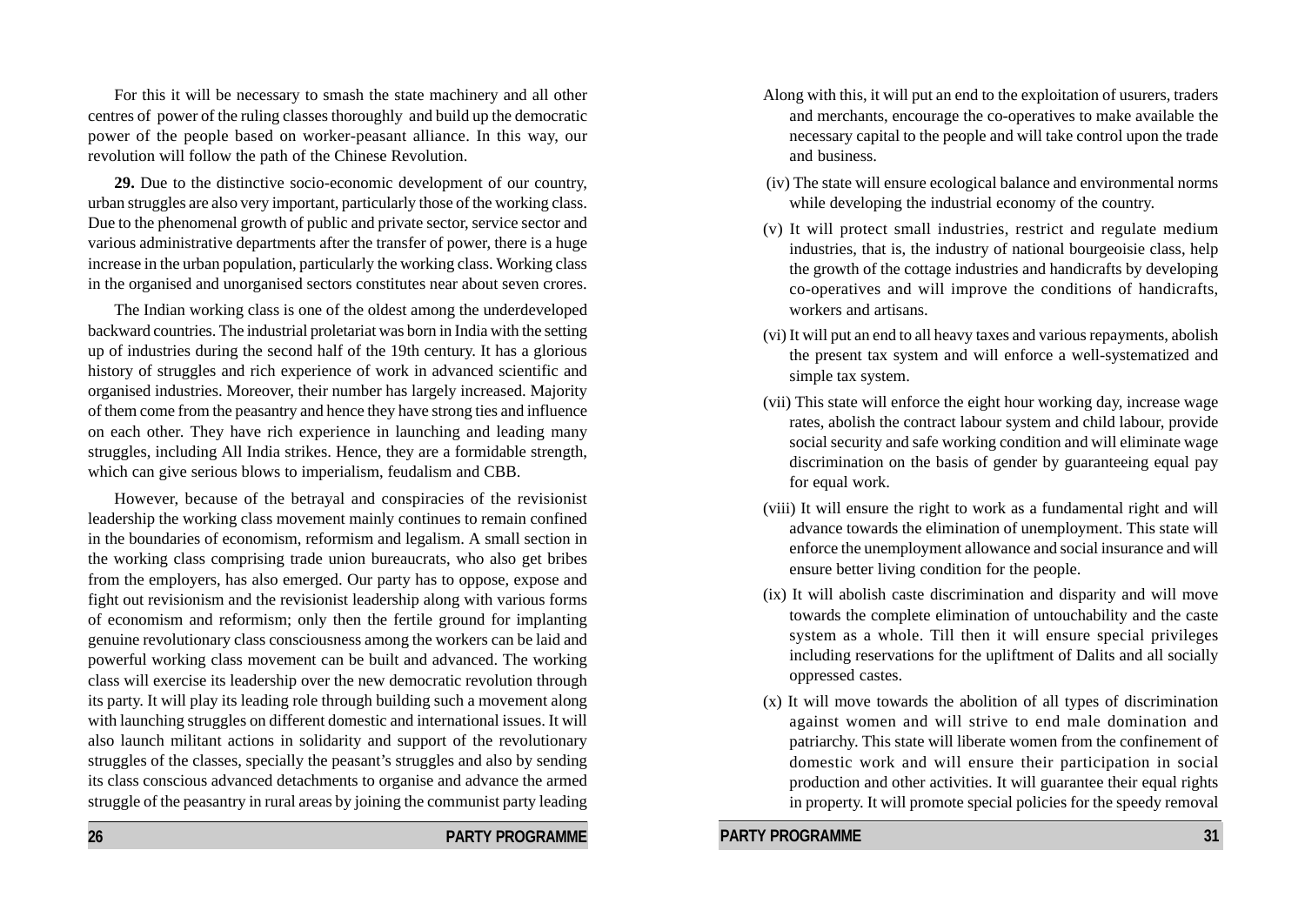defeating it. Hence the Indian proletariat must fight against both Right and 'Left' opportunism in advancing the class struggle and the revolutionary war. The party, having drawing lesson from the past revolution, and later, from the restoration of capitalism in Russia and China, it is necessary to uphold the relevance of the most modern experiences of the GPCR particularly in the struggle against revisionism. Thus it has to build unity with all the genuine Marxist-Leninist-Maoist parties, groups and forces in the world today. It also has to establish unity with the proletariat, oppressed nations and oppressed people of the whole world. By uniting with them and through the practice of learning from each other, it forms part of the global struggle to eliminate imperialism and counter revolutionary forces from the world.

**34.** The people's democratic state will carry out the following tasks:-

- (i) It will confiscate all the banks, business enterprises and companies of imperialist capital and abrogate all imperialist debt. It will nullify all unequal treaties and agreements with imperialist countries.
- (ii) This state will confiscate all enterprises' capital and movable and immovable properties of the comprador bureaucratic bourgeoisie. On the basis of the principle of controlling capital the state will have to take over the authority and administration of all the monopoly industries and trade. The New Democratic state will not appropriate other personal properties and will not obstruct the development of the capitalist production, which will have no power to control the public life.
- (iii) It will confiscate all land belonging to the landlords and religious institutions and will redistribute it among the landless poor peasants and agricultural labourers on the slogan of 'land to the tillers'. It will ensure equal rights for women over land. It will cancel all debts of the middle peasants and other toiling people, along with these classes. It will ensure all facilities for the growth of agriculture; will ensure remunerative prices for agricultural products and encourage and promote the development of agricultural cooperatives wherever possible. Thus taking agriculture as the foundation, it will advance towards building strong industrial economy.

this armed struggle .

Apart from the working class, a large section of this population of the urban poor and petty-bourgeoisie, such as, students, youth, intellectuals, artisans, professionals, middle class employees etc. are residing in the urban areas. Their number is also increasing. Students, youth and intellectuals have a rich tradition of struggle also.

The working class and its party would organize them in class struggle. We should build a strong anti-imperialist, anti-feudal movement in favour of agrarian revolution. All these movements would have to be oriented towards the agrarian revolution directly or indirectly, and co-ordinated with and complimentary in serving that struggle. The struggle should continue to advance by co-ordinating with the armed agrarian revolutionary war.

Since we have to capture the big cities, that is, the fortresses of the enemy, during the last phase of the New Democratic Revolution, Our party has to carry on target-oriented work in the cities from the very beginning. Only then we can achieve that victory. It means firstly, that we have to build a vast and well-entrenched underground network of the party and also other mass organizations among the working class and other toiling sections of the people along with students and intellectuals. Secondly, we also have to build the needful net-work of the military organization secretly by avoiding decisive battles, thereby preserving our forces. Only through such a target-oriented work we can accumulate, strengthen and continue to consolidate our forces and thereby carry on political organizational and military preparations on a mass scale, in the due course of time. The most important aspect of our work in the big cities is that it should not be carried out in isolation and the principle of doing "everything for war" should be strictly kept in the forefront during all of our activities.

**30.** The peasantry is the main force in the democratic revolution carried out under the leadership of the proletariat. Relying on the landless poor peasants and agricultural workers, the working class will firmly unite with the middle peasants and win over a section of rich peasants while neutralizing the rest. It will be only a small section of the rich peasants that joins with the enemies of revolution. In our country, urban petty-bourgeoisie class and middle class revolutionary intellectuals are revolutionary forces and their vast majority will become the faithful ally of the revolution. Middle traders and the small and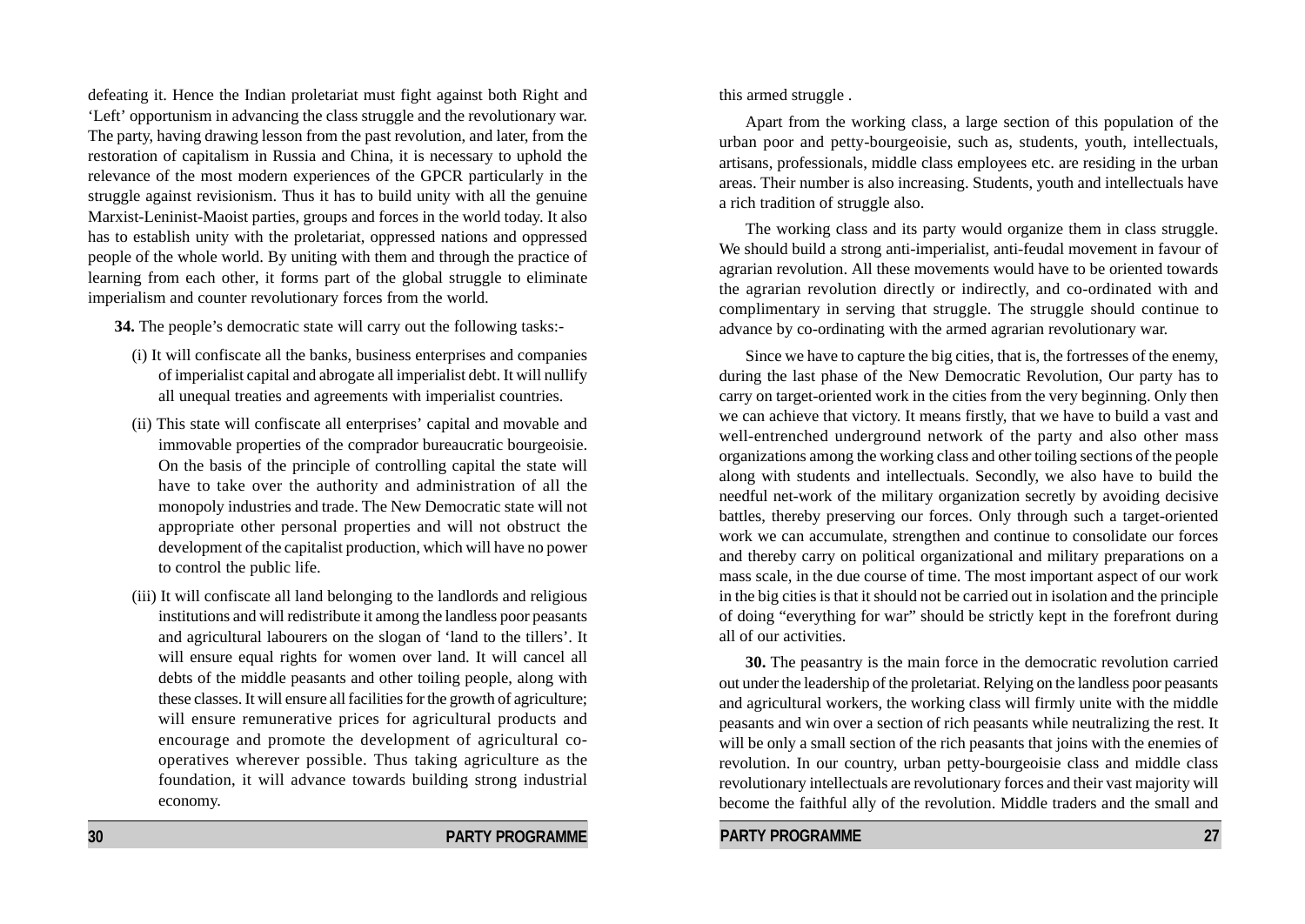middle bourgeoisie, who are national bourgeoisie in nature, are a vacillating and provisional ally of the revolution, accompany it to a certain extent, and at certain times.

To advance the democratic revolution till victory it is necessary to build a united front comprising all these classes i.e. the four-class united front-the working class, peasantry, petty bourgeoisie and national bourgeoisie-under the leadership of working class based upon worker-peasant alliance. It should unite all the oppressed nationalities, persecuted religious minorities and other oppressed social sections in the course of advancing the armed struggle for the seizure of political power.

**31.** In India, the genuine revolutionary forces, representing the revolutionary ranks, continued their struggle against the opportunistic, erroneous and then the revisionist lines and treachery of the dominant leadership of the CPI, and thereafter the CPI(M), from the very beginning. But during the late 50's and 60's, this struggle assumed a completely new dimension. The Great Debate against modern revisionism conducted by the CPC led by comrade Mao Tse-tung, marked this new beginning. So far as this Great Debate continued to intensify further and further and finally culminated in the earthshaking GPCR, so this struggle also continued to intensify further and further towards the breaking point. The beginning of the GPCR proved to be a new turning point in this process. Under the direct impact of this process the forces representing the struggle against revisionism of the then leadership of the CPI and then CPI(M) began to uphold and assimilate Marxism-Leninism-Mao Tse-tung Thought, now Maoism, both in theory and more particularly in their revolutionary practice. Thereby a large number of Maoist forces including the most outstanding and front-ranking leaders like comrade C.M. and K.C. emerged on the scene, condemning the 7th congress programme of CPI(M) as revisionist. The great Naxalbari revolt led by com. Charu Majumdar in May 1967, proved to be a clarion call of "spring thunder over India". Thereafter, the history of the communist movement took a qualitatively new turn. Besides finally breaking from and greatly exposing revisionism, it marked the first conscious application of M-L-M and the seizure of political power through the shining path of the protracted people's war, already illuminated by comrade Mao Tse-tung, in the Indian sub-continent also.

Although the movement suffered a temporary setback, it began to advance

once again under the leadership of the CPI(ML) and the MCCI, traversing through several ups and downs, taking lessons from the past, and bravely resisting the enemy repression. These two streams of the Maoist revolutionary forces continued the legacy of all that is revolutionary in the Indian communist movement by basing on a correct revolutionary line and waging a relentless struggle against revisionism of various hues.

The new Party—CPI (Maoist)—as the consolidated vanguard of the Indian proletariat, will lead the New Democratic Revolution in India to victory and persevere until the establishment of Socialism and Communism on a world scale.

**32.** To achieve victory in revolution, these are the three magic weapons which would have to be built and strengthened step by step from the very beginning.

- (i) A strong revolutionary party based on Marxism-Leninism-Maoism as its guiding ideological basis in all matters; that is well-disciplined and built up through revolutionary style and method; that is based on democratic centralism; that links the theory with practice; practises criticism and self-criticism; is closely integrated with the masses and relies firmly upon them; and stands firmly on the class line, mass line and armed struggle.
- (ii) A strong and well-disciplined people's army under the leadership of such a party; primarily our people's army will be built through the armed agrarian revolution mainly from among the landless poor peasants, agricultural labourers and the working class.
- (iii) A united front of all revolutionary classes under the leadership of the proletariat based worker-peasant alliance and on the general programme of people's democratic revolution. This united front will be built in the course of advancing the armed struggle and for the seizure of political power through armed struggle.

**33.** The vanguard of the Indian proletarian class, the revolutionary communist party of India stands by proletarian internationalism. Revisionism, particularly right-wing opportunism, is the main danger for world proletarian revolution and international communist movement today. One could not move a single step forward towards revolution in any country without fighting and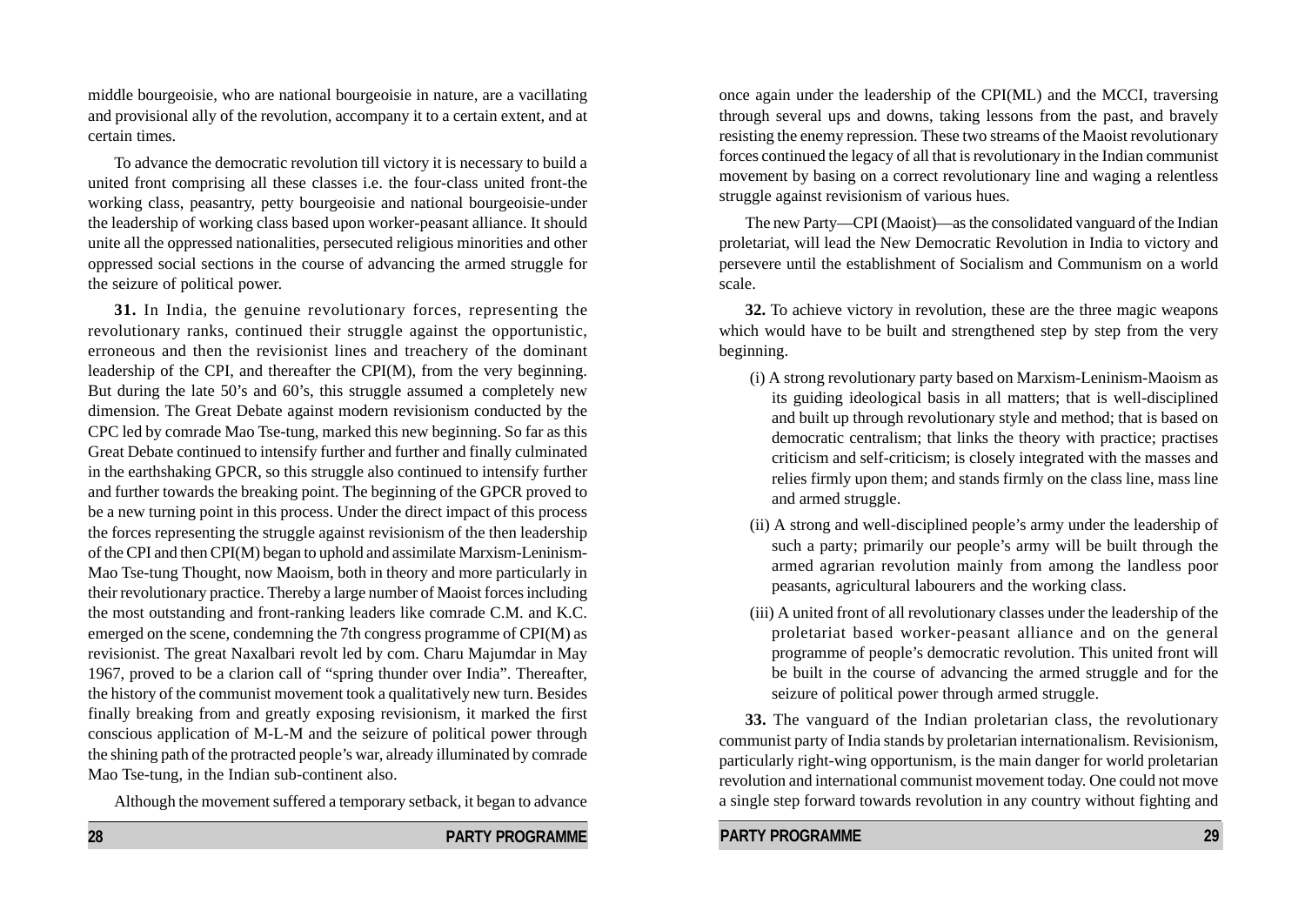- (xviii) The new state will establish people's political power through revolutionary people's committees, and people's governing councils at all levels, according to and on the basis of a People's Democratic Constitution. Every citizen reaching the age of 18 years, except the arch reactionaries, shall have the right to elect, to be elected and to recall the elected representatives at all levels. It will ensure democratic rights to all people, such as right to speech, to assemble, to association including the right to strike and demonstration. It will ensure this right of the masses in exercising their control over the state power and resist any attempt to belittle this right.
- (xix) It will implement a just judicial process and system with the purpose of rectifying all on the basis of a progressive, democratic and people's oriented outlook.
- (xx) It will arm the people for the country's defence. It will re-settle the families of the martyrs and soldiers of the PLA according to their need and give them land.
- (xxi) It will provide appropriate economic and social security and healthy socio-cultural environment to the physically handicapped, the mentally handicapped, the aged and orphans and all others suffering from disabilities. It will also introduce a mass oriented medical system that will ensure good health and free treatment for all, particularly for workers and peasants and other toiling people.
- (xxii) This state will try its best to peacefully and fairly settle border, water and other disputes with neighbouring countries and will develop friendly relations with them. This state will never exert any expansionist behaviour with the neighbouring countries.
- (xxiii) This state will follow the five principles in its relation with the countries having different social systems-mutual respect for territorial integrity and sovereignty; mutual non-aggression; noninterference in each other internal affairs; equality and mutual benefit; and peaceful co-existence.
- (xxiv) This People's Democratic State will establish unity with